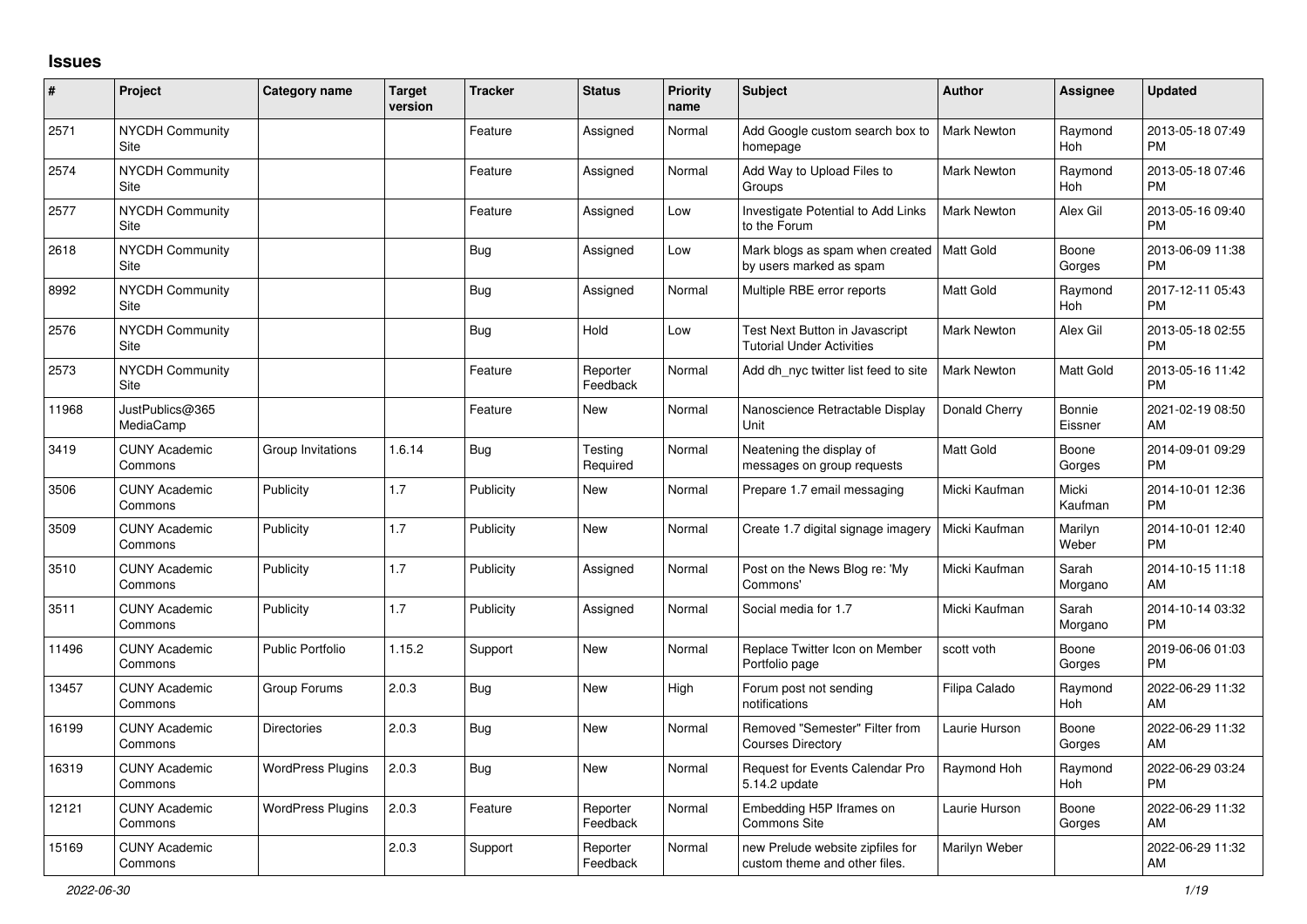| #     | Project                         | <b>Category name</b>     | <b>Target</b><br>version | <b>Tracker</b> | <b>Status</b>        | <b>Priority</b><br>name | <b>Subject</b>                                                                             | <b>Author</b>           | <b>Assignee</b> | <b>Updated</b>                |
|-------|---------------------------------|--------------------------|--------------------------|----------------|----------------------|-------------------------|--------------------------------------------------------------------------------------------|-------------------------|-----------------|-------------------------------|
| 15613 | <b>CUNY Academic</b><br>Commons |                          | 2.0.3                    | Feature        | Reporter<br>Feedback | Normal                  | Adding "Passster" plugin                                                                   | Laurie Hurson           |                 | 2022-06-29 11:32<br>AM.       |
| 15655 | <b>CUNY Academic</b><br>Commons |                          | 2.0.3                    | Support        | Reporter<br>Feedback | Normal                  | Event Aggregator plugin?                                                                   | Marilyn Weber           |                 | 2022-06-29 11:32<br>AM        |
| 11649 | <b>CUNY Academic</b><br>Commons | <b>WordPress Plugins</b> | 2.0.3                    | Bug            | In Progress          | Normal                  | CC license displayed on every<br>page                                                      | Gina Cherry             | Raymond<br>Hoh  | 2022-06-29 11:32<br>AM        |
| 14792 | <b>CUNY Academic</b><br>Commons |                          |                          | Bug            | New                  | Normal                  | Inconsistent email notifications<br>from gravity forms                                     | Raffi<br>Khatchadourian |                 | 2021-10-04 01:50<br><b>PM</b> |
| 14908 | <b>CUNY Academic</b><br>Commons | Performance              |                          | Bug            | New                  | Normal                  | Stale object cache on cdev                                                                 | Raymond Hoh             | Boone<br>Gorges | 2021-12-07 09:45<br>AM        |
| 14936 | <b>CUNY Academic</b><br>Commons |                          |                          | <b>Bug</b>     | New                  | Normal                  | Commons websites blocked by<br>SPS campus network                                          | Laurie Hurson           |                 | 2021-11-03 03:57<br><b>PM</b> |
| 14940 | <b>CUNY Academic</b><br>Commons |                          |                          | Bug            | New                  | Normal                  | Discrepancy between Commons<br>profile "sites" and actual # of sites                       | Laurie Hurson           |                 | 2021-11-08 11:09<br>AM        |
| 15045 | <b>CUNY Academic</b><br>Commons |                          |                          | Support        | New                  | Normal                  | no result for KCeL in the search<br>box on the commons                                     | Marilyn Weber           |                 | 2021-12-10 11:29<br>AM.       |
| 15565 | <b>CUNY Academic</b><br>Commons |                          |                          | Support        | <b>New</b>           | Normal                  | Events - send updates to an email<br>listserv                                              | Marilyn Weber           |                 | 2022-03-10 01:06<br><b>PM</b> |
| 15685 | <b>CUNY Academic</b><br>Commons |                          |                          | Support        | New                  | High                    | problem with chrome?                                                                       | Marilyn Weber           |                 | 2022-04-25 03:40<br><b>PM</b> |
| 15757 | <b>CUNY Academic</b><br>Commons |                          |                          | Bug            | New                  | Normal                  | Members # do not match                                                                     | Laurie Hurson           |                 | 2022-03-30 04:52<br><b>PM</b> |
| 15767 | <b>CUNY Academic</b><br>Commons | WordPress (misc)         |                          | Support        | New                  | Normal                  | Site loading slowly                                                                        | scott voth              | Boone<br>Gorges | 2022-04-04 08:56<br><b>PM</b> |
| 16177 | <b>CUNY Academic</b><br>Commons | Reply By Email           |                          | Bug            | New                  | Normal                  | Switch to Inbound mode for RBE                                                             | Raymond Hoh             | Raymond<br>Hoh  | 2022-05-30 04:32<br><b>PM</b> |
| 16255 | <b>CUNY Academic</b><br>Commons | WordPress (misc)         |                          | Bug            | New                  | Normal                  | Need to define 'MULTISITE'<br>constant in wp-config.php                                    | Raymond Hoh             |                 | 2022-06-19 09:31<br>AM        |
| 16294 | <b>CUNY Academic</b><br>Commons |                          |                          | Bug            | New                  | Urgent                  | CAC is down                                                                                | Raffi<br>Khatchadourian |                 | 2022-06-27 02:00<br><b>PM</b> |
| 16307 | <b>CUNY Academic</b><br>Commons |                          |                          | <b>Bug</b>     | <b>New</b>           | Normal                  | Add brief messaging to<br>accept/decline group membership<br>requests                      | <b>Matt Gold</b>        | Boone<br>Gorges | 2022-06-27 06:13<br><b>PM</b> |
| 16314 | <b>CUNY Academic</b><br>Commons | <b>WordPress Plugins</b> |                          | Feature        | New                  | Normal                  | Install Multicollab plug-in?                                                               | Raffi<br>Khatchadourian |                 | 2022-06-29 03:44<br>PM        |
| 16318 | <b>CUNY Academic</b><br>Commons |                          |                          | Bug            | New                  | Normal                  | Unable to Access block editor or<br>embed YouTube videos in new<br>pages, in one site only | Syelle Graves           |                 | 2022-06-29 02:24<br><b>PM</b> |
| 14784 | <b>CUNY Academic</b><br>Commons |                          |                          | Support        | Reporter<br>Feedback | Normal                  | User report of logo problem when<br>using Customizer theme                                 | Marilyn Weber           |                 | 2021-09-17 10:25<br>AM        |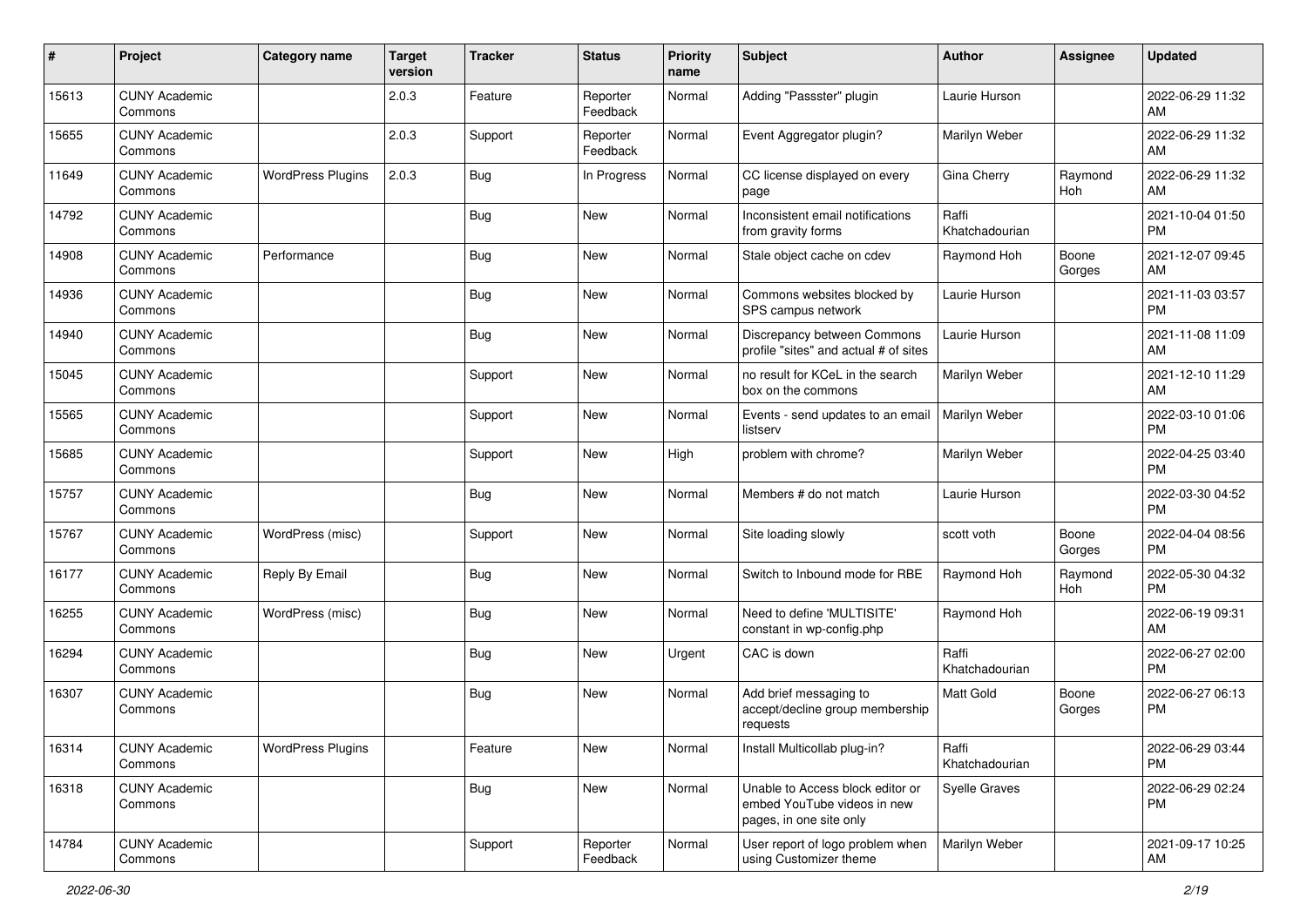| #     | Project                         | Category name                  | <b>Target</b><br>version | <b>Tracker</b> | <b>Status</b>        | Priority<br>name | <b>Subject</b>                                                                 | <b>Author</b>           | <b>Assignee</b>     | <b>Updated</b>                |
|-------|---------------------------------|--------------------------------|--------------------------|----------------|----------------------|------------------|--------------------------------------------------------------------------------|-------------------------|---------------------|-------------------------------|
| 15260 | <b>CUNY Academic</b><br>Commons |                                |                          | Support        | Reporter<br>Feedback | Normal           | Diacritical markings   European<br>Stages                                      | Marilyn Weber           |                     | 2022-02-04 08:16<br>AM.       |
| 15370 | <b>CUNY Academic</b><br>Commons |                                |                          | Support        | Reporter<br>Feedback | Normal           | All-in-One Event Calendar?                                                     | Marilyn Weber           |                     | 2022-02-17 11:03<br><b>AM</b> |
| 15516 | <b>CUNY Academic</b><br>Commons | <b>WordPress Plugins</b>       |                          | Bug            | Reporter<br>Feedback | Normal           | Can't publish or save draft of post<br>on wordpress.com                        | Raffi<br>Khatchadourian | Raymond<br>Hoh      | 2022-03-02 05:52<br><b>PM</b> |
| 16099 | <b>CUNY Academic</b><br>Commons |                                |                          | Support        | Reporter<br>Feedback | Normal           | request for Newsletter Glue                                                    | Marilyn Weber           |                     | 2022-05-13 12:14<br><b>PM</b> |
| 16110 | <b>CUNY Academic</b><br>Commons |                                |                          | Support        | Reporter<br>Feedback | Normal           | remove Creative Commons<br>license from pages?                                 | Marilyn Weber           | Raymond<br>Hoh      | 2022-05-17 06:11<br><b>PM</b> |
| 16245 | <b>CUNY Academic</b><br>Commons | WordPress (misc)               |                          | Bug            | Reporter<br>Feedback | Normal           | Save Button missing on<br><b>WordPress Profile page</b>                        | scott voth              | Raymond<br>Hoh      | 2022-06-16 03:09<br><b>PM</b> |
| 16290 | <b>CUNY Academic</b><br>Commons |                                |                          | Feature        | Reporter<br>Feedback | Normal           | Add Table Of Contents Block<br>plug-in                                         | Raffi<br>Khatchadourian |                     | 2022-06-24 10:26<br>AM        |
| 10439 | <b>CUNY Academic</b><br>Commons | Design                         | 2.1.0                    | Design/UX      | New                  | Normal           | <b>Create Style Guide for Commons</b>                                          | Sonja Leix              | Sara Cannon         | 2022-06-28 01:43<br><b>PM</b> |
| 13891 | <b>CUNY Academic</b><br>Commons | Internal Tools and<br>Workflow | 2.1.0                    | Feature        | <b>New</b>           | Normal           | Migrate automated linting to<br>GitHub Actions                                 | Boone Gorges            | Jeremy Felt         | 2022-06-29 11:13<br>AM        |
| 15194 | <b>CUNY Academic</b><br>Commons | Internal Tools and<br>Workflow | 2.1.0                    | Feature        | <b>New</b>           | Normal           | PHPCS sniff for un-restored<br>switch to blog() calls                          | Boone Gorges            | Jeremy Felt         | 2022-05-26 10:45<br>AM        |
| 15883 | <b>CUNY Academic</b><br>Commons |                                | 2.1.0                    | Feature        | New                  | Normal           | Release BPGES update                                                           | Boone Gorges            | Boone<br>Gorges     | 2022-05-26 10:39<br>AM        |
| 13946 | <b>CUNY Academic</b><br>Commons | <b>WordPress Plugins</b>       | 2.1.0                    | Support        | Assigned             | Normal           | Custom Embed handler For<br>OneDrive files                                     | scott voth              | Raymond<br>Hoh      | 2022-05-26 10:46<br><b>AM</b> |
| 308   | <b>CUNY Academic</b><br>Commons | Registration                   | Future<br>release        | Feature        | <b>New</b>           | Normal           | Group recommendations for<br>signup process                                    | Boone Gorges            | Samantha<br>Raddatz | 2015-11-09 05:07<br><b>PM</b> |
| 364   | <b>CUNY Academic</b><br>Commons | <b>WordPress Plugins</b>       | Future<br>release        | Feature        | <b>New</b>           | Normal           | <b>Bulletin Board</b>                                                          | Matt Gold               |                     | 2015-01-05 08:50<br><b>PM</b> |
| 1166  | <b>CUNY Academic</b><br>Commons | <b>Email Invitations</b>       | Future<br>release        | Feature        | New                  | Low              | Better organizational tools for Sent<br><b>Invites</b>                         | <b>Boone Gorges</b>     | Boone<br>Gorges     | 2015-11-09 06:02<br><b>PM</b> |
| 1167  | <b>CUNY Academic</b><br>Commons | <b>Email Invitations</b>       | Future<br>release        | Feature        | New                  | Low              | Allow email invitations to be resent                                           | Boone Gorges            | Boone<br>Gorges     | 2015-11-12 12:53<br><b>AM</b> |
| 2753  | <b>CUNY Academic</b><br>Commons | Public Portfolio               | Future<br>release        | Feature        | <b>New</b>           | Normal           | Create actual actual tagification in<br>academic interests and other<br>fields | Micki Kaufman           | Boone<br>Gorges     | 2015-01-05 08:52<br><b>PM</b> |
| 3048  | <b>CUNY Academic</b><br>Commons | <b>Public Portfolio</b>        | Future<br>release        | Feature        | New                  | Low              | Images for rich text profile fields                                            | Boone Gorges            | Boone<br>Gorges     | 2014-02-19 12:56<br><b>PM</b> |
| 3059  | <b>CUNY Academic</b><br>Commons | Group Forums                   | Future<br>release        | Design/UX      | <b>New</b>           | Normal           | Forum Post Permissable Content<br><b>Explanatory Text</b>                      | Chris Stein             | Chris Stein         | 2015-04-02 11:27<br>AM        |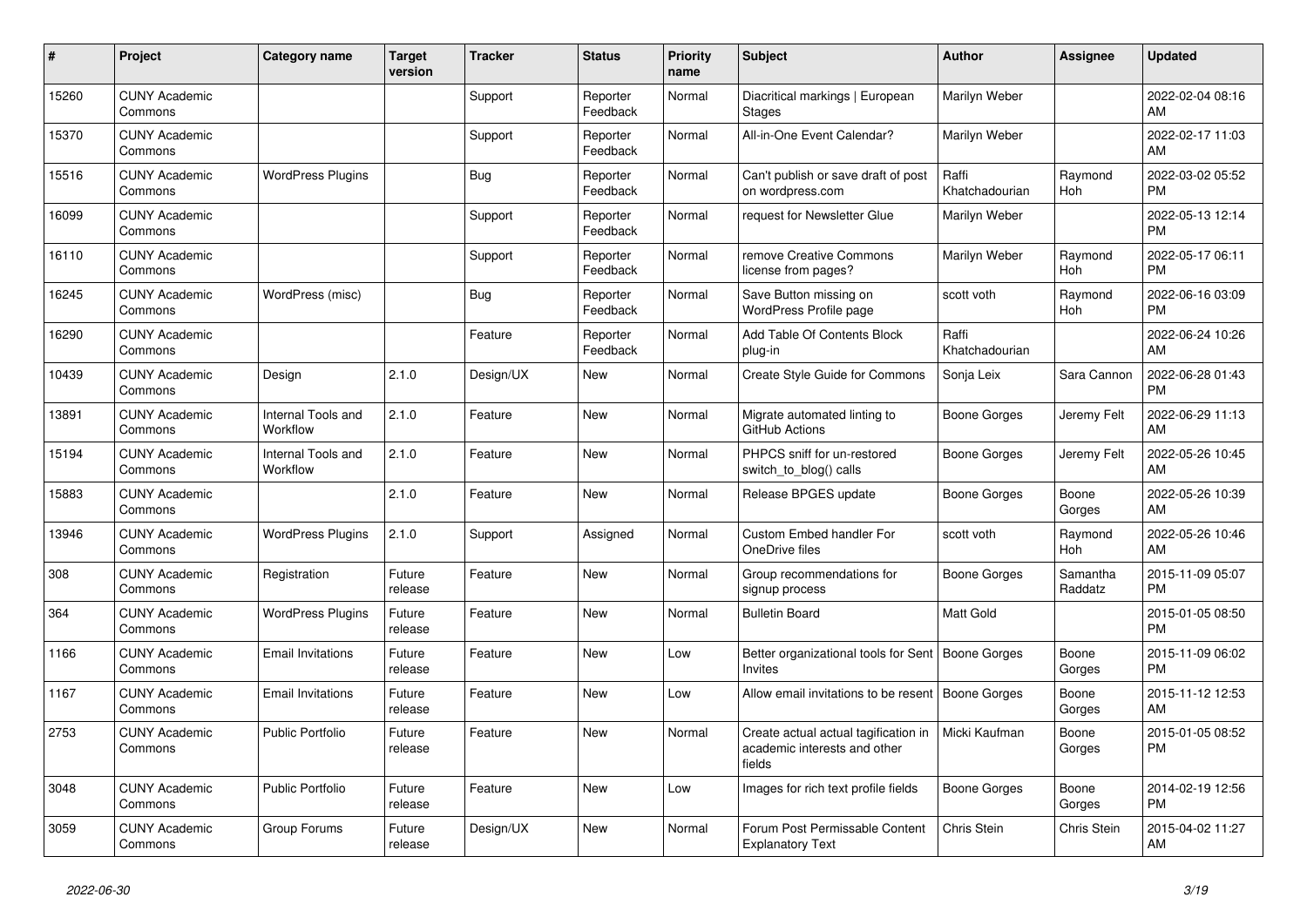| #    | Project                         | <b>Category name</b>     | <b>Target</b><br>version | <b>Tracker</b> | <b>Status</b> | <b>Priority</b><br>name | Subject                                                                                                                                               | Author                  | <b>Assignee</b>     | <b>Updated</b>                |
|------|---------------------------------|--------------------------|--------------------------|----------------|---------------|-------------------------|-------------------------------------------------------------------------------------------------------------------------------------------------------|-------------------------|---------------------|-------------------------------|
| 3580 | <b>CUNY Academic</b><br>Commons | <b>Group Blogs</b>       | Future<br>release        | Feature        | <b>New</b>    | Normal                  | Multiple blogs per group                                                                                                                              | Boone Gorges            | Boone<br>Gorges     | 2018-02-20 02:02<br><b>PM</b> |
| 3691 | <b>CUNY Academic</b><br>Commons | <b>WordPress Plugins</b> | Future<br>release        | Bug            | New           | Normal                  | <b>WPMU Domain Mapping</b><br>Debugging on cdev                                                                                                       | Raymond Hoh             | Matt Gold           | 2014-12-12 09:04<br>AM        |
| 4222 | <b>CUNY Academic</b><br>Commons | <b>User Experience</b>   | Future<br>release        | Design/UX      | <b>New</b>    | Normal                  | Add information to 'Delete<br>Account' page                                                                                                           | Samantha Raddatz        | scott voth          | 2015-06-26 11:35<br>AM        |
| 4225 | <b>CUNY Academic</b><br>Commons | <b>DiRT</b> Integration  | Future<br>release        | Design/UX      | <b>New</b>    | Normal                  | Add information to DIRT page (in<br>Create a Group)                                                                                                   | Samantha Raddatz        | Matt Gold           | 2015-06-26 03:14<br><b>PM</b> |
| 4226 | <b>CUNY Academic</b><br>Commons | <b>BuddyPress Docs</b>   | Future<br>release        | Design/UX      | New           | Normal                  | Add option to connect a Doc with<br>a Group                                                                                                           | Samantha Raddatz        | Samantha<br>Raddatz | 2015-09-09 04:08<br><b>PM</b> |
| 4253 | <b>CUNY Academic</b><br>Commons | <b>Public Portfolio</b>  | Future<br>release        | Design/UX      | <b>New</b>    | Normal                  | Encourage users to add portfolio<br>content                                                                                                           | Samantha Raddatz        | Samantha<br>Raddatz | 2015-07-07 11:32<br>AM        |
| 4481 | <b>CUNY Academic</b><br>Commons | Events                   | Future<br>release        | Feature        | <b>New</b>    | Normal                  | Group admins/mods should have<br>the ability to unlink an event from<br>the group                                                                     | <b>Boone Gorges</b>     | Boone<br>Gorges     | 2017-04-24 03:53<br><b>PM</b> |
| 4535 | <b>CUNY Academic</b><br>Commons | My Commons               | Future<br>release        | Bug            | <b>New</b>    | Low                     | My Commons filter issue                                                                                                                               | scott voth              | Raymond<br>Hoh      | 2015-09-01 11:17<br>AM        |
| 4592 | <b>CUNY Academic</b><br>Commons | Events                   | Future<br>release        | Design/UX      | <b>New</b>    | Normal                  | Event Creation - Venue Dropdown<br>Slow                                                                                                               | Samantha Raddatz        | Boone<br>Gorges     | 2015-09-14 04:56<br><b>PM</b> |
| 4622 | <b>CUNY Academic</b><br>Commons | <b>Public Portfolio</b>  | Future<br>release        | Design/UX      | New           | Normal                  | <b>Profile Visibility Settings</b>                                                                                                                    | Samantha Raddatz        | Samantha<br>Raddatz | 2015-09-21 12:18<br><b>PM</b> |
| 4635 | <b>CUNY Academic</b><br>Commons | Authentication           | Future<br>release        | Feature        | <b>New</b>    | Normal                  | Allow non-WP authentication                                                                                                                           | <b>Boone Gorges</b>     | Sonja Leix          | 2019-03-01 02:05<br><b>PM</b> |
| 5050 | <b>CUNY Academic</b><br>Commons | Social Paper             | Future<br>release        | Feature        | <b>New</b>    | Low                     | Making comments visible in SP<br>editing mode (SP suggestion #1)                                                                                      | Marilyn Weber           | Samantha<br>Raddatz | 2019-09-17 11:10<br><b>PM</b> |
| 5052 | <b>CUNY Academic</b><br>Commons | Social Paper             | Future<br>release        | Feature        | <b>New</b>    | Low                     | Sentence by sentence or line by<br>line comments (SP suggestion #3)                                                                                   | Marilyn Weber           | Boone<br>Gorges     | 2016-02-11 10:24<br><b>PM</b> |
| 5053 | <b>CUNY Academic</b><br>Commons | Social Paper             | Future<br>release        | Feature        | New           | Low                     | Scrollable menu to add readers<br>(SP suggestion #4)                                                                                                  | Marilyn Weber           | Samantha<br>Raddatz | 2016-04-21 05:21<br><b>PM</b> |
| 5058 | <b>CUNY Academic</b><br>Commons | Social Paper             | Future<br>release        | Feature        | <b>New</b>    | Low                     | Can there be a clearer signal that<br>even when comments have<br>already been made you add<br>comments by clicking on the side?<br>(SP suggestion #5) | Marilyn Weber           | Samantha<br>Raddatz | 2016-02-11 10:24<br><b>PM</b> |
| 5182 | <b>CUNY Academic</b><br>Commons | Social Paper             | Future<br>release        | Design/UX      | New           | Normal                  | "Publishing" a private paper on<br>social paper?                                                                                                      | Raffi<br>Khatchadourian | Boone<br>Gorges     | 2016-10-13 04:12<br><b>PM</b> |
| 5183 | <b>CUNY Academic</b><br>Commons | Social Paper             | Future<br>release        | Design/UX      | New           | Normal                  | Creating a new paper when<br>viewing an existing paper                                                                                                | Raffi<br>Khatchadourian | Samantha<br>Raddatz | 2016-02-02 12:09<br><b>PM</b> |
| 5199 | <b>CUNY Academic</b><br>Commons | Social Paper             | Future<br>release        | Feature        | New           | Normal                  | add tables to the SP editor                                                                                                                           | Marilyn Weber           |                     | 2016-10-24 11:27<br>AM        |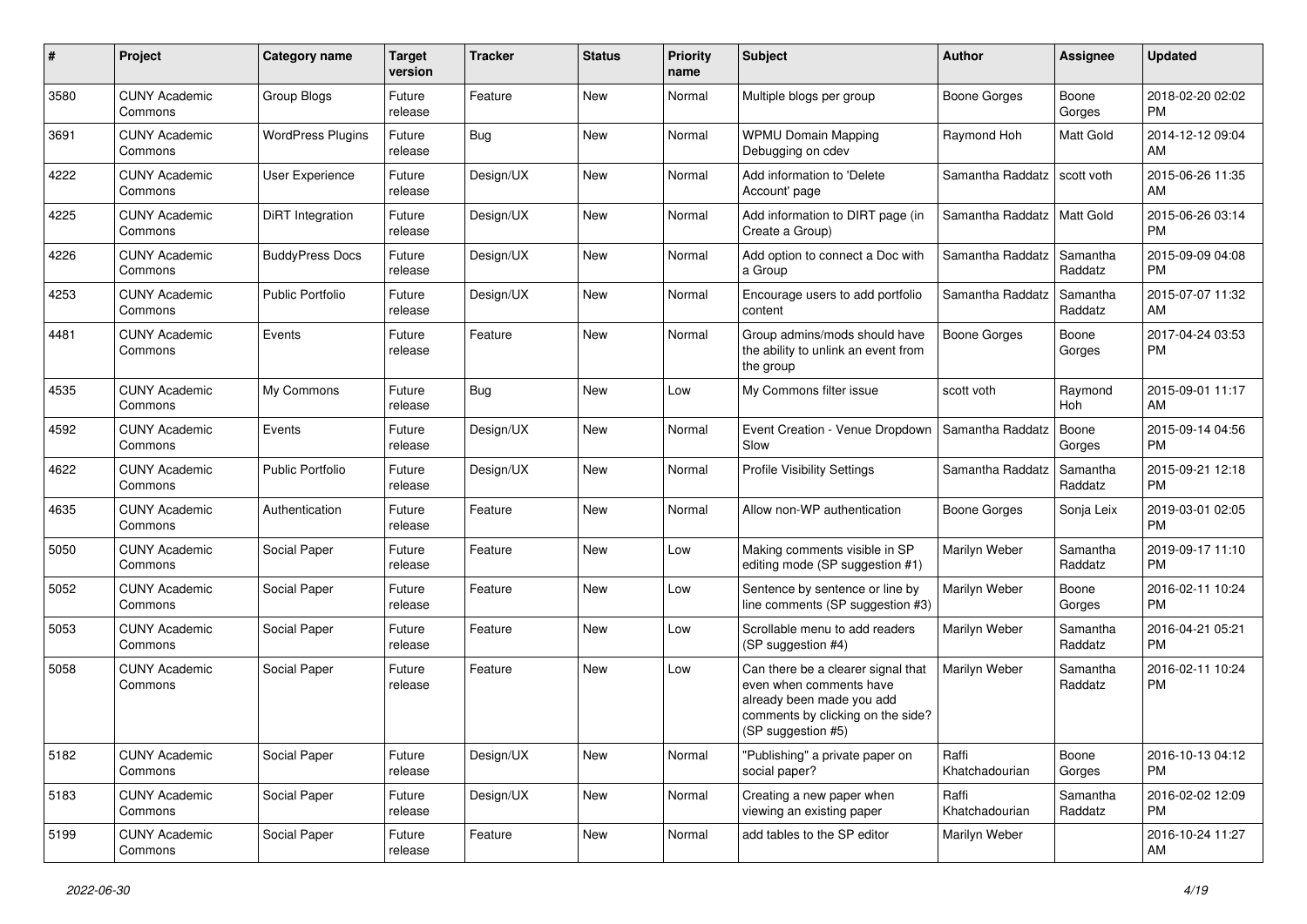| #    | Project                         | Category name              | <b>Target</b><br>version | <b>Tracker</b> | <b>Status</b> | <b>Priority</b><br>name | Subject                                                                                   | <b>Author</b>           | <b>Assignee</b>     | <b>Updated</b>                |
|------|---------------------------------|----------------------------|--------------------------|----------------|---------------|-------------------------|-------------------------------------------------------------------------------------------|-------------------------|---------------------|-------------------------------|
| 5205 | <b>CUNY Academic</b><br>Commons | Social Paper               | Future<br>release        | Feature        | <b>New</b>    | Normal                  | Social Paper folders                                                                      | Marilyn Weber           |                     | 2016-02-11 10:24<br><b>PM</b> |
| 5282 | <b>CUNY Academic</b><br>Commons | Social Paper               | Future<br>release        | Bug            | New           | Normal                  | Replying via email directs to paper<br>but not individual comment.                        | Marilyn Weber           | Raymond<br>Hoh      | 2016-03-02 01:48<br><b>PM</b> |
| 5397 | <b>CUNY Academic</b><br>Commons | Social Paper               | Future<br>release        | Feature        | New           | Normal                  | frustrating to have to<br>enable/disable in SP                                            | Marilyn Weber           | Samantha<br>Raddatz | 2016-04-20 03:39<br><b>PM</b> |
| 5488 | <b>CUNY Academic</b><br>Commons | Social Paper               | Future<br>release        | Bug            | New           | Normal                  | Add a "last edited by" field to<br>Social Paper group directories                         | Boone Gorges            |                     | 2016-04-21 10:05<br>PM.       |
| 5489 | <b>CUNY Academic</b><br>Commons | Social Paper               | Future<br>release        | Feature        | New           | Normal                  | Asc/desc sorting for Social Paper<br>directories                                          | Boone Gorges            |                     | 2016-04-21 10:06<br><b>PM</b> |
| 5992 | <b>CUNY Academic</b><br>Commons | <b>Email Notifications</b> | Future<br>release        | Feature        | New           | Normal                  | Changing the From line of<br>autogenerated blog emails                                    | Marilyn Weber           |                     | 2018-09-27 05:19<br>PM.       |
| 6078 | <b>CUNY Academic</b><br>Commons | <b>Blogs (BuddyPress)</b>  | Future<br>release        | Feature        | New           | Normal                  | <b>Explore Adding Network Blog</b><br>Metadata Plugin                                     | Luke Waltzer            | Luke Waltzer        | 2016-10-11 10:29<br>PM.       |
| 6332 | <b>CUNY Academic</b><br>Commons | WordPress (misc)           | Future<br>release        | Feature        | New           | Normal                  | Allow uploaded files to be marked<br>as private in an ad hoc way                          | <b>Boone Gorges</b>     |                     | 2016-10-17 11:41<br>PM.       |
| 6389 | <b>CUNY Academic</b><br>Commons | <b>BuddyPress Docs</b>     | Future<br>release        | Feature        | New           | Low                     | Make Discussion Area Visible<br>When Editing a Doc                                        | Luke Waltzer            | Boone<br>Gorges     | 2016-10-21 04:16<br><b>PM</b> |
| 6749 | <b>CUNY Academic</b><br>Commons | Events                     | Future<br>release        | Bug            | New           | Low                     | BPEO iCal request can trigger<br>very large number of DB queries                          | Boone Gorges            | Raymond<br>Hoh      | 2016-11-15 10:09<br><b>PM</b> |
| 6755 | <b>CUNY Academic</b><br>Commons | WordPress (misc)           | Future<br>release        | Bug            | New           | Normal                  | Cannot Deactivate Plugin                                                                  | Laura Kane              |                     | 2016-11-16 01:12<br><b>PM</b> |
| 7022 | <b>CUNY Academic</b><br>Commons | Announcements              | Future<br>release        | Bug            | New           | Normal                  | Sitewide announcements should<br>be displayed on, and dismissable<br>from, mapped domains | Boone Gorges            | Boone<br>Gorges     | 2018-03-22 10:18<br>AM        |
| 7624 | <b>CUNY Academic</b><br>Commons | <b>BuddyPress</b> (misc)   | Future<br>release        | Design/UX      | New           | Normal                  | <b>BP Notifications</b>                                                                   | Luke Waltzer            | Paige Dupont        | 2017-02-08 10:43<br><b>PM</b> |
| 7663 | <b>CUNY Academic</b><br>Commons | Social Paper               | Future<br>release        | Bug            | New           | Normal                  | Social Paper notifications not<br>formatted correctly on secondary<br>sites               | Boone Gorges            | Boone<br>Gorges     | 2018-04-16 03:52<br>PM.       |
| 7981 | <b>CUNY Academic</b><br>Commons | Social Paper               | Future<br>release        | Bug            | New           | Normal                  | Social Paper comments should<br>not go to spam                                            | Luke Waltzer            | Boone<br>Gorges     | 2018-04-16 03:52<br>PM.       |
| 8211 | <b>CUNY Academic</b><br>Commons | <b>WordPress Themes</b>    | Future<br>release        | Feature        | New           | Normal                  | Theme Suggestions: Material<br>Design-Inspired Themes                                     | Margaret Galvan         | Margaret<br>Galvan  | 2017-08-07 02:48<br>PM        |
| 8498 | <b>CUNY Academic</b><br>Commons | <b>WordPress Plugins</b>   | Future<br>release        | Feature        | New           | Low                     | <b>Gravity Forms Email Users</b>                                                          | Raffi<br>Khatchadourian | Matt Gold           | 2017-10-13 12:58<br><b>PM</b> |
| 8835 | <b>CUNY Academic</b><br>Commons | <b>Blogs (BuddyPress)</b>  | Future<br>release        | Feature        | New           | Normal                  | Extend cuny.is shortlinks to sites                                                        | Luke Waltzer            | Boone<br>Gorges     | 2022-04-26 11:59<br>AM        |
| 9720 | <b>CUNY Academic</b><br>Commons | Authentication             | Future<br>release        | Feature        | New           | Normal                  | The Commons should be an<br>oAuth provider                                                | Boone Gorges            |                     | 2019-03-01 02:04<br><b>PM</b> |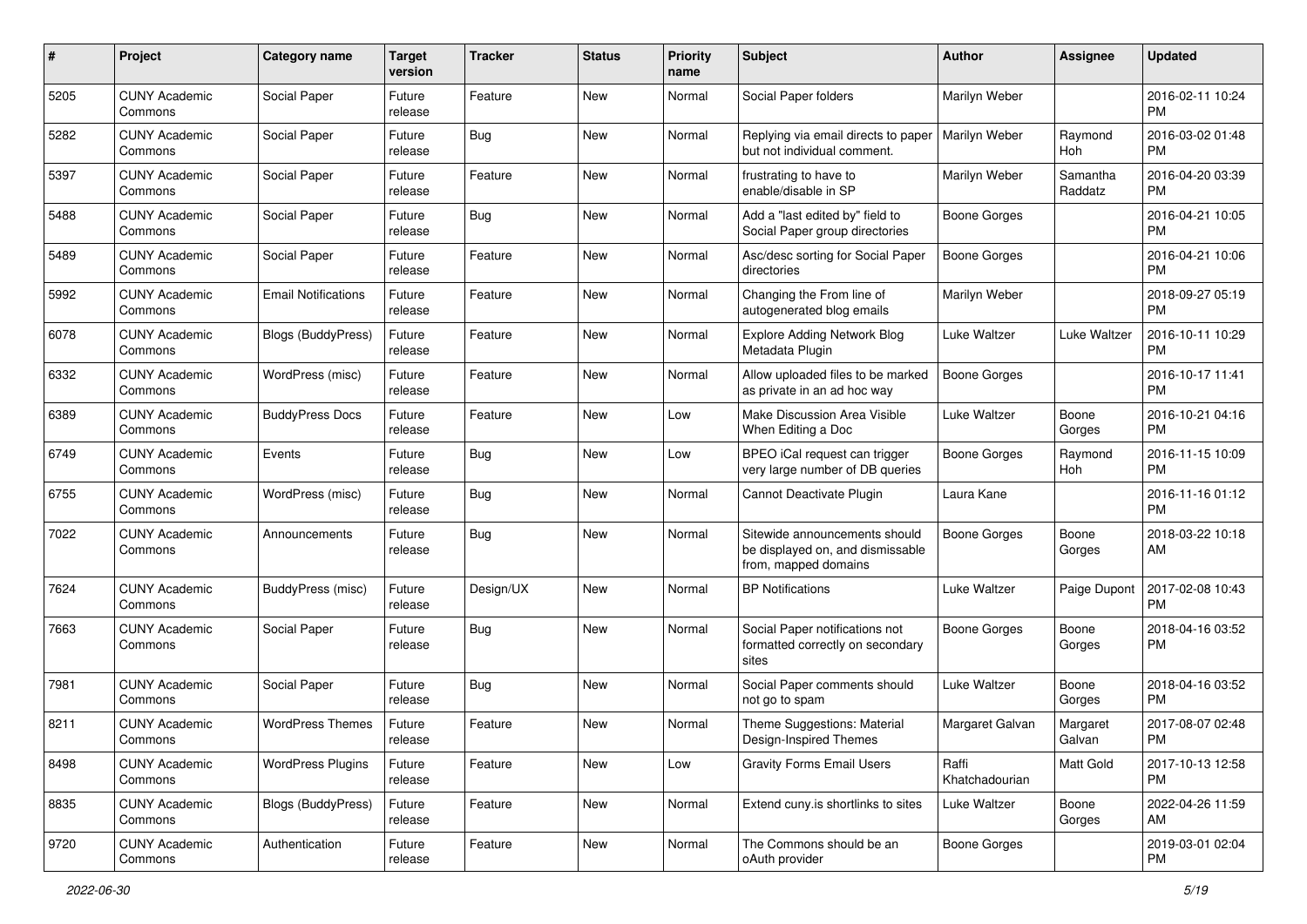| $\pmb{\sharp}$ | Project                         | <b>Category name</b>        | <b>Target</b><br>version | <b>Tracker</b> | <b>Status</b> | <b>Priority</b><br>name | <b>Subject</b>                                                                                               | <b>Author</b>       | Assignee          | <b>Updated</b>                |
|----------------|---------------------------------|-----------------------------|--------------------------|----------------|---------------|-------------------------|--------------------------------------------------------------------------------------------------------------|---------------------|-------------------|-------------------------------|
| 9926           | <b>CUNY Academic</b><br>Commons | <b>WordPress Plugins</b>    | Future<br>release        | Bug            | <b>New</b>    | Normal                  | twitter-mentions-as-comments<br>cron jobs can run long                                                       | Boone Gorges        | Boone<br>Gorges   | 2018-10-24 12:34<br><b>PM</b> |
| 10226          | <b>CUNY Academic</b><br>Commons | Courses                     | Future<br>release        | Feature        | <b>New</b>    | Normal                  | Add "My Courses" to drop down<br>list                                                                        | scott voth          | Boone<br>Gorges   | 2021-11-19 12:42<br><b>PM</b> |
| 10354          | <b>CUNY Academic</b><br>Commons | <b>Public Portfolio</b>     | Future<br>release        | Feature        | New           | Normal                  | Opt out of Having a Profile Page                                                                             | scott voth          | Chris Stein       | 2020-05-12 10:43<br>AM        |
| 10580          | <b>CUNY Academic</b><br>Commons | Information<br>Architecture | Future<br>release        | Design/UX      | New           | Normal                  | Primary nav item review                                                                                      | Boone Gorges        | Sara Cannon       | 2022-06-28 01:29<br><b>PM</b> |
| 11024          | <b>CUNY Academic</b><br>Commons | WordPress (misc)            | Future<br>release        | Bug            | New           | Normal                  | Subsites should not show "you<br>should update your .htaccess<br>now" notice after permalink setting<br>save | Boone Gorges        |                   | 2019-01-28 01:35<br><b>PM</b> |
| 11243          | <b>CUNY Academic</b><br>Commons | BuddyPress (misc)           | Future<br>release        | Bug            | <b>New</b>    | Normal                  | Audit bp-custom.php                                                                                          | Raymond Hoh         | Raymond<br>Hoh    | 2022-04-26 11:59<br>AM        |
| 11392          | <b>CUNY Academic</b><br>Commons |                             | Future<br>release        | Bug            | <b>New</b>    | Normal                  | Migrate users away from<br><b>StatPress</b>                                                                  | Boone Gorges        |                   | 2019-04-23 03:53<br><b>PM</b> |
| 11531          | <b>CUNY Academic</b><br>Commons | Events                      | Future<br>release        | Feature        | New           | Normal                  | Main Events calendar should<br>include non-public events that<br>user has access to                          | scott voth          | Boone<br>Gorges   | 2019-06-11 10:00<br>AM        |
| 11789          | <b>CUNY Academic</b><br>Commons | Courses                     | Future<br>release        | Feature        | <b>New</b>    | Normal                  | Ability to remove item from<br>Courses list                                                                  | Laurie Hurson       | Sonja Leix        | 2019-09-24 12:28<br><b>PM</b> |
| 11834          | <b>CUNY Academic</b><br>Commons | <b>Group Files</b>          | Future<br>release        | Feature        | <b>New</b>    | Normal                  | Improved tools for managing<br>group file folders                                                            | Boone Gorges        | Sonja Leix        | 2019-09-06 03:55<br><b>PM</b> |
| 11843          | <b>CUNY Academic</b><br>Commons | WordPress (misc)            | Future<br>release        | Design/UX      | <b>New</b>    | Normal                  | Tweaking the Gutenberg Editor<br>Interface                                                                   | Laurie Hurson       |                   | 2022-04-26 12:00<br><b>PM</b> |
| 11860          | <b>CUNY Academic</b><br>Commons | Registration                | Future<br>release        | Feature        | <b>New</b>    | Normal                  | <b>Ensure Students Are Aware They</b><br>Can Use Aliases At Registration                                     | scott voth          |                   | 2019-09-24 08:46<br>AM        |
| 12042          | <b>CUNY Academic</b><br>Commons | <b>Email Notifications</b>  | Future<br>release        | Feature        | New           | Normal                  | Improved error logging for BPGES<br>send queue                                                               | <b>Boone Gorges</b> | Boone<br>Gorges   | 2021-11-19 12:25<br><b>PM</b> |
| 12091          | <b>CUNY Academic</b><br>Commons | <b>Group Files</b>          | Future<br>release        | Feature        | New           | Normal                  | Improved pre-upload file validation<br>for bp-group-documents                                                | Boone Gorges        | Boone<br>Gorges   | 2019-11-14 01:21<br><b>PM</b> |
| 12573          | <b>CUNY Academic</b><br>Commons | <b>WordPress Plugins</b>    | Future<br>release        | Bug            | New           | Normal                  | <b>CommentPress Core Issues</b>                                                                              | scott voth          |                   | 2020-03-24 04:32<br><b>PM</b> |
| 13048          | <b>CUNY Academic</b><br>Commons | Shortcodes and<br>embeds    | Future<br>release        | Feature        | New           | Normal                  | Jupyter Notebooks support                                                                                    | Boone Gorges        |                   | 2020-07-14 11:46<br>AM        |
| 13199          | <b>CUNY Academic</b><br>Commons | Group Forums                | Future<br>release        | Feature        | <b>New</b>    | Normal                  | Favoring Groups over bbPress<br>plugin                                                                       | Colin McDonald      | Colin<br>McDonald | 2021-11-19 12:28<br><b>PM</b> |
| 13331          | <b>CUNY Academic</b><br>Commons | Site cloning                | Future<br>release        | <b>Bug</b>     | <b>New</b>    | Normal                  | Combine Site Template and Clone<br>operations                                                                | Boone Gorges        | Jeremy Felt       | 2021-11-19 12:39<br><b>PM</b> |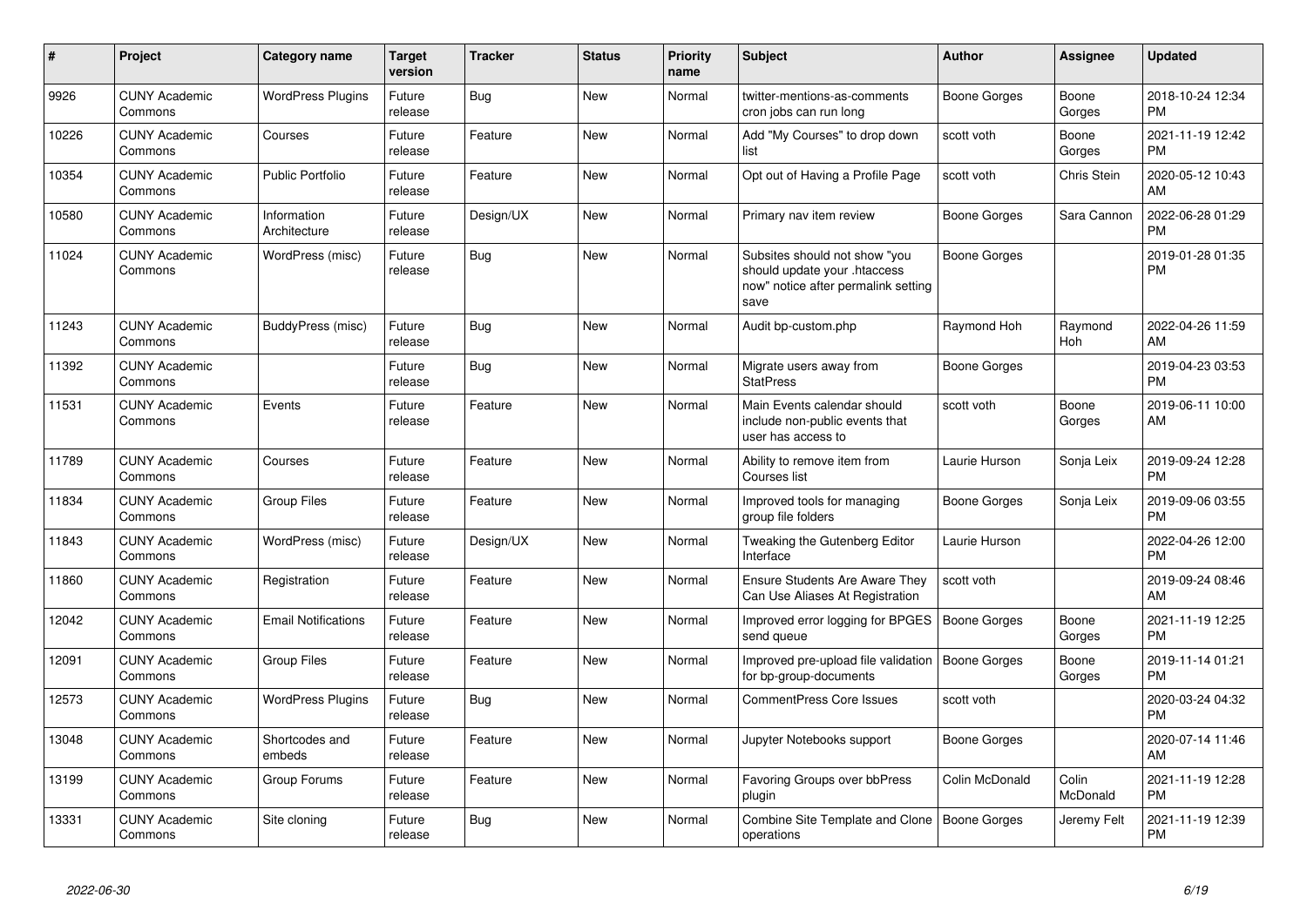| #     | Project                         | <b>Category name</b>       | <b>Target</b><br>version | <b>Tracker</b> | <b>Status</b> | <b>Priority</b><br>name | <b>Subject</b>                                                                             | Author              | Assignee            | <b>Updated</b>                |
|-------|---------------------------------|----------------------------|--------------------------|----------------|---------------|-------------------------|--------------------------------------------------------------------------------------------|---------------------|---------------------|-------------------------------|
| 13358 | <b>CUNY Academic</b><br>Commons | Group Forums               | Future<br>release        | Feature        | New           | Normal                  | Improved UI for group forum<br>threading settings                                          | Boone Gorges        | Raymond<br>Hoh      | 2021-11-19 12:27<br><b>PM</b> |
| 13370 | <b>CUNY Academic</b><br>Commons | Group Library              | Future<br>release        | Feature        | New           | Normal                  | Library bulk deletion and folder<br>editing                                                | Colin McDonald      | Boone<br>Gorges     | 2020-10-13 10:41<br>AM        |
| 13466 | <b>CUNY Academic</b><br>Commons | Cavalcade                  | Future<br>release        | Feature        | New           | Normal                  | Automated cleanup for duplicate<br>Cavalcade tasks                                         | Boone Gorges        | Boone<br>Gorges     | 2020-10-13 05:24<br><b>PM</b> |
| 13650 | <b>CUNY Academic</b><br>Commons | Group Library              | Future<br>release        | Feature        | New           | Normal                  | Forum Attachments in Group<br>Library                                                      | Laurie Hurson       |                     | 2021-11-19 12:30<br><b>PM</b> |
| 13835 | <b>CUNY Academic</b><br>Commons | WordPress (misc)           | Future<br>release        | Feature        | New           | Normal                  | Allow OneSearch widget to have<br>'CUNY' as campus                                         | Boone Gorges        | Boone<br>Gorges     | 2021-11-19 12:39<br><b>PM</b> |
| 14184 | <b>CUNY Academic</b><br>Commons | <b>Public Portfolio</b>    | Future<br>release        | Feature        | New           | Normal                  | Centralized mechanism for storing<br>Campus affiliations                                   | <b>Boone Gorges</b> | Boone<br>Gorges     | 2022-01-04 11:35<br>AM        |
| 14309 | <b>CUNY Academic</b><br>Commons | Group Library              | Future<br>release        | Feature        | New           | Normal                  | Better handling of<br>bp_group_document file download<br>attempts when file is not present | <b>Boone Gorges</b> | Boone<br>Gorges     | 2021-11-19 12:28<br><b>PM</b> |
| 14496 | <b>CUNY Academic</b><br>Commons | Domain Mapping             | Future<br>release        | Bug            | New           | Normal                  | Mapped domain SSO uses<br>third-party cookies                                              | Raymond Hoh         | Raymond<br>Hoh      | 2021-05-24 04:03<br><b>PM</b> |
| 14787 | <b>CUNY Academic</b><br>Commons | Plugin Packages            | Future<br>release        | Feature        | New           | Normal                  | Creating a "Design" plugin<br>package                                                      | Laurie Hurson       | scott voth          | 2022-04-27 04:56<br><b>PM</b> |
| 14987 | <b>CUNY Academic</b><br>Commons | <b>WordPress Plugins</b>   | Future<br>release        | Bug            | New           | Normal                  | Elementor update causes<br>database freeze-up                                              | <b>Boone Gorges</b> | Boone<br>Gorges     | 2021-11-29 12:02<br><b>PM</b> |
| 58    | <b>CUNY Academic</b><br>Commons | <b>BuddyPress</b> (misc)   | Future<br>release        | Feature        | Assigned      | Low                     | Make member search sortable by<br>last name                                                | Roberta Brody       | Boone<br>Gorges     | 2010-08-26 02:38<br><b>PM</b> |
| 287   | <b>CUNY Academic</b><br>Commons | WordPress (misc)           | Future<br>release        | Feature        | Assigned      | Normal                  | Create troubleshooting tool for<br>account sign-up                                         | Matt Gold           | Boone<br>Gorges     | 2015-11-09 06:17<br><b>PM</b> |
| 310   | <b>CUNY Academic</b><br>Commons | BuddyPress (misc)          | Future<br>release        | Feature        | Assigned      | Low                     | Friend Request Email                                                                       | <b>Matt Gold</b>    | Samantha<br>Raddatz | 2015-11-09 05:08<br><b>PM</b> |
| 333   | <b>CUNY Academic</b><br>Commons | <b>Email Notifications</b> | Future<br>release        | Feature        | Assigned      | Low                     | Delay Forum Notification Email<br>Delivery Until After Editing Period<br>Ends              | Matt Gold           | Raymond<br>Hoh      | 2015-11-09 06:01<br><b>PM</b> |
| 365   | <b>CUNY Academic</b><br>Commons | WordPress (misc)           | Future<br>release        | Feature        | Assigned      | Normal                  | <b>Create Mouseover Tooltips</b><br>throughout Site                                        | Matt Gold           | Chris Stein         | 2015-11-09 06:18<br><b>PM</b> |
| 370   | <b>CUNY Academic</b><br>Commons | Registration               | Future<br>release        | Feature        | Assigned      | High                    | Guest Accounts                                                                             | Matt Gold           | <b>Matt Gold</b>    | 2015-04-09 09:33<br>PM        |
| 377   | <b>CUNY Academic</b><br>Commons | BuddyPress (misc)          | Future<br>release        | Feature        | Assigned      | Normal                  | Like buttons                                                                               | Matt Gold           | Boone<br>Gorges     | 2010-11-16 05:13<br><b>PM</b> |
| 412   | <b>CUNY Academic</b><br>Commons | <b>WordPress Themes</b>    | Future<br>release        | Feature        | Assigned      | Normal                  | <b>Featured Themes</b>                                                                     | Matt Gold           | Dominic<br>Giglio   | 2015-01-05 08:44<br><b>PM</b> |
| 435   | <b>CUNY Academic</b><br>Commons | BuddyPress (misc)          | Future<br>release        | Feature        | Assigned      | Normal                  | Include Avatar Images in Forum<br><b>Post Notification Emails</b>                          | Matt Gold           | Boone<br>Gorges     | 2010-12-08 12:40<br>PM        |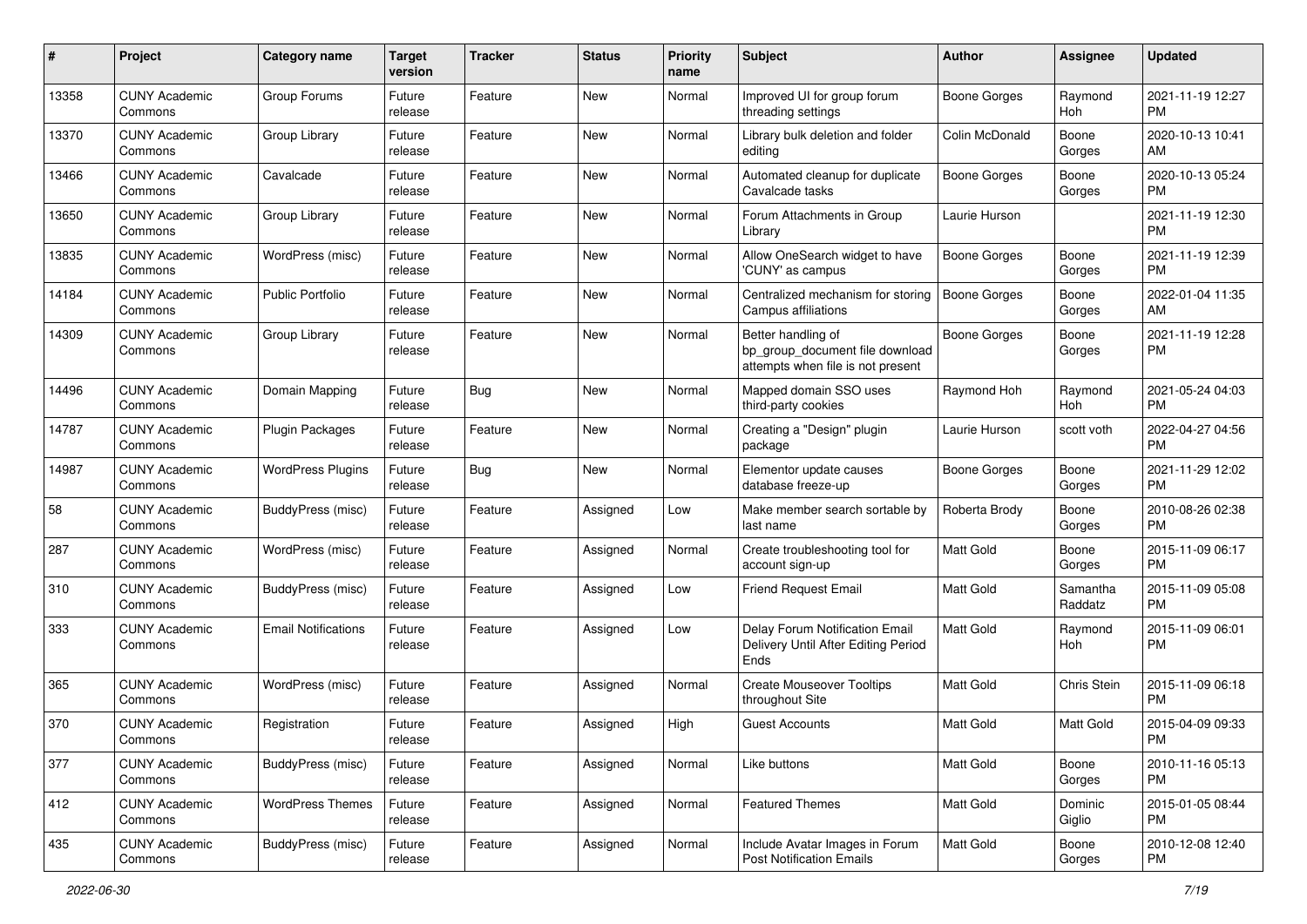| #    | Project                         | <b>Category name</b>     | <b>Target</b><br>version | <b>Tracker</b> | <b>Status</b> | <b>Priority</b><br>name | <b>Subject</b>                                                               | Author              | <b>Assignee</b>     | <b>Updated</b>                |
|------|---------------------------------|--------------------------|--------------------------|----------------|---------------|-------------------------|------------------------------------------------------------------------------|---------------------|---------------------|-------------------------------|
| 481  | <b>CUNY Academic</b><br>Commons | Groups (misc)            | Future<br>release        | Feature        | Assigned      | Normal                  | ability to archive inactive groups<br>and blogs                              | Michael Mandiberg   | Samantha<br>Raddatz | 2015-11-09 05:56<br>PM        |
| 497  | <b>CUNY Academic</b><br>Commons | <b>WordPress Plugins</b> | Future<br>release        | Feature        | Assigned      | Normal                  | Drag and Drop Ordering on<br>Gallery Post Plugin                             | <b>Matt Gold</b>    | Ron Rennick         | 2015-11-09 06:18<br><b>PM</b> |
| 500  | <b>CUNY Academic</b><br>Commons | <b>BuddyPress (misc)</b> | Future<br>release        | Feature        | Assigned      | Normal                  | Export Group Data                                                            | Matt Gold           | Boone<br>Gorges     | 2010-12-19 12:09<br><b>PM</b> |
| 519  | <b>CUNY Academic</b><br>Commons | <b>BuddyPress Docs</b>   | Future<br>release        | Feature        | Assigned      | Low                     | TOC for individual docs - for new<br>BP "wiki-like" plugin                   | scott voth          | Boone<br>Gorges     | 2015-11-09 05:54<br>PM        |
| 554  | <b>CUNY Academic</b><br>Commons | BuddyPress (misc)        | Future<br>release        | Feature        | Assigned      | Normal                  | Add Trackback notifications to<br>site-wide activity feed                    | <b>Matt Gold</b>    | Boone<br>Gorges     | 2015-11-09 06:19<br><b>PM</b> |
| 585  | <b>CUNY Academic</b><br>Commons | Group Forums             | Future<br>release        | Feature        | Assigned      | Normal                  | Merge Forum Topics                                                           | Sarah Morgano       | Boone<br>Gorges     | 2011-07-06 04:11<br><b>PM</b> |
| 599  | <b>CUNY Academic</b><br>Commons | BuddyPress (misc)        | Future<br>release        | Feature        | Assigned      | Normal                  | Consider adding rating plugins for<br><b>BuddyPress/BBPress</b>              | <b>Matt Gold</b>    | Boone<br>Gorges     | 2011-08-22 06:50<br><b>PM</b> |
| 618  | <b>CUNY Academic</b><br>Commons | <b>BuddyPress Docs</b>   | Future<br>release        | Feature        | Assigned      | Normal                  | BuddyPress Docs: export formats                                              | <b>Boone Gorges</b> | Boone<br>Gorges     | 2015-11-09 05:38<br><b>PM</b> |
| 635  | <b>CUNY Academic</b><br>Commons | BuddyPress (misc)        | Future<br>release        | Feature        | Assigned      | Normal                  | Big Blue Button -<br>Videoconferencing in Groups and<br><b>Blogs</b>         | <b>Matt Gold</b>    | Boone<br>Gorges     | 2011-03-14 03:24<br><b>PM</b> |
| 653  | <b>CUNY Academic</b><br>Commons | Group Blogs              | Future<br>release        | Feature        | Assigned      | Normal                  | Redesign Integration of Groups<br>and Blogs                                  | <b>Matt Gold</b>    | Samantha<br>Raddatz | 2015-11-09 05:40<br><b>PM</b> |
| 658  | <b>CUNY Academic</b><br>Commons | <b>WordPress Plugins</b> | Future<br>release        | Feature        | Assigned      | Normal                  | Rebulid Sitewide Tag Suggestion                                              | Matt Gold           | Boone<br>Gorges     | 2015-01-05 08:47<br><b>PM</b> |
| 860  | CUNY Academic<br>Commons        | Design                   | Future<br>release        | Design/UX      | Assigned      | Normal                  | <b>Standardize Button Treatment</b><br>Across the Commons                    | Chris Stein         | <b>Chris Stein</b>  | 2014-05-01 09:45<br>AM        |
| 940  | <b>CUNY Academic</b><br>Commons | Redmine                  | Future<br>release        | Feature        | Assigned      | Low                     | Communication with users after<br>releases                                   | Matt Gold           | Dominic<br>Giglio   | 2012-09-09 04:36<br><b>PM</b> |
| 1105 | <b>CUNY Academic</b><br>Commons | WordPress (misc)         | Future<br>release        | Feature        | Assigned      | Normal                  | Rephrase Blog Privacy Options                                                | Matt Gold           | Samantha<br>Raddatz | 2015-11-09 06:19<br><b>PM</b> |
| 1165 | <b>CUNY Academic</b><br>Commons | <b>Email Invitations</b> | Future<br>release        | Feature        | Assigned      | Low                     | Allow saved lists of invitees under<br>Send Invites                          | <b>Boone Gorges</b> | Boone<br>Gorges     | 2015-11-09 06:03<br><b>PM</b> |
| 1192 | <b>CUNY Academic</b><br>Commons | <b>Group Files</b>       | Future<br>release        | Feature        | Assigned      | Low                     | When posting group files, allow<br>users to add a category without<br>saving | <b>Matt Gold</b>    | Raymond<br>Hoh      | 2015-11-09 05:53<br>PM        |
| 1417 | <b>CUNY Academic</b><br>Commons | <b>BuddyPress Docs</b>   | Future<br>release        | Feature        | Assigned      | Low                     | <b>Bulk actions for BuddyPress Docs</b>                                      | Boone Gorges        | Boone<br>Gorges     | 2016-10-17 10:41<br>PM        |
| 1422 | <b>CUNY Academic</b><br>Commons | <b>BuddyPress Docs</b>   | Future<br>release        | Feature        | Assigned      | Normal                  | Make "created Doc" activity icons<br>non-mini                                | <b>Boone Gorges</b> | Boone<br>Gorges     | 2015-11-09 05:48<br><b>PM</b> |
| 1423 | <b>CUNY Academic</b><br>Commons | BuddyPress (misc)        | Future<br>release        | Feature        | Assigned      | Low                     | Show an avatar for pingback<br>comment activity items                        | Boone Gorges        | <b>Tahir Butt</b>   | 2016-10-24 12:03<br>PM        |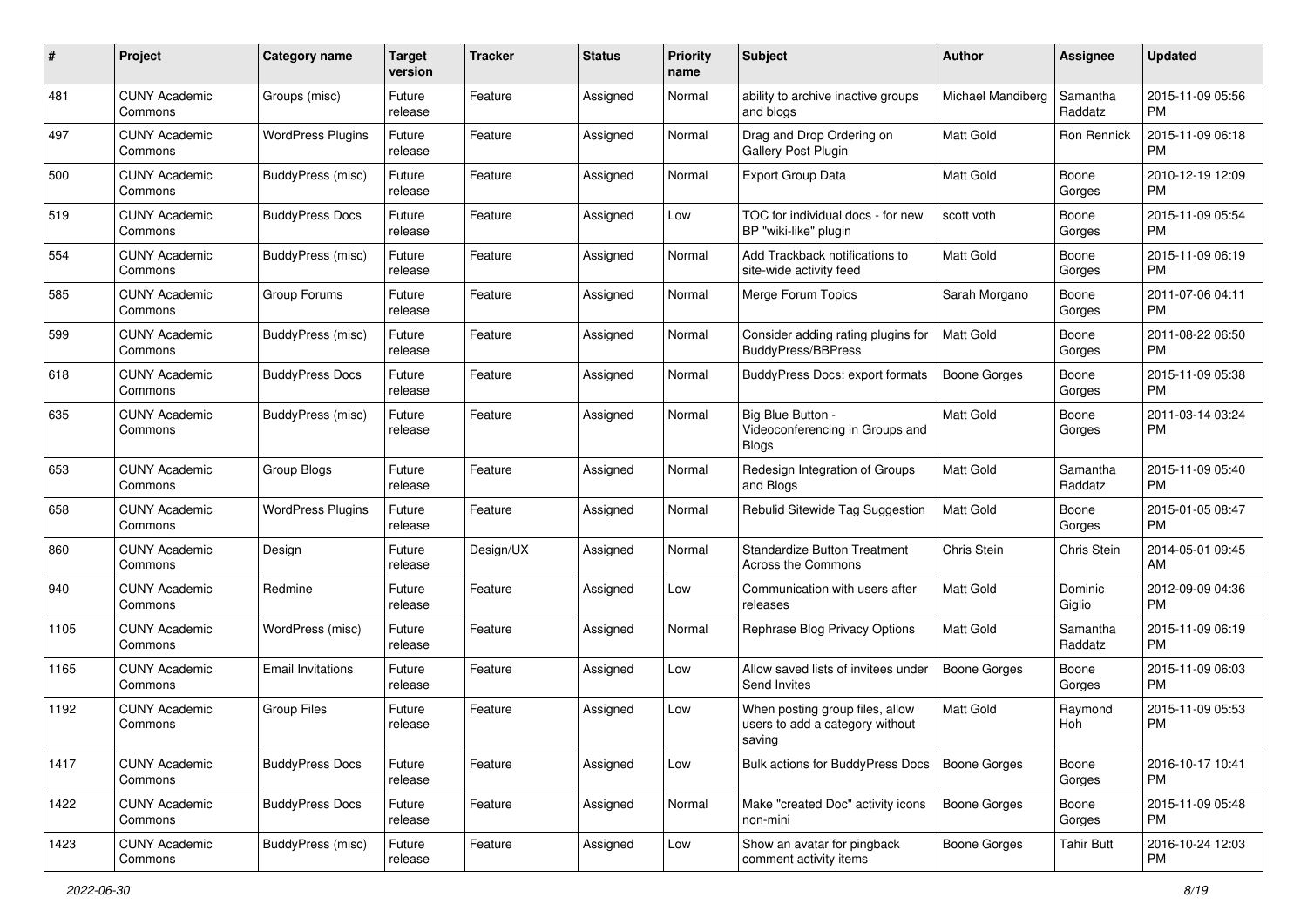| $\#$ | Project                         | <b>Category name</b>     | <b>Target</b><br>version | <b>Tracker</b> | <b>Status</b> | <b>Priority</b><br>name | <b>Subject</b>                                                    | <b>Author</b>      | Assignee           | <b>Updated</b>                |
|------|---------------------------------|--------------------------|--------------------------|----------------|---------------|-------------------------|-------------------------------------------------------------------|--------------------|--------------------|-------------------------------|
| 1460 | <b>CUNY Academic</b><br>Commons | Analytics                | Future<br>release        | Feature        | Assigned      | Normal                  | <b>Update System Report</b>                                       | <b>Brian Foote</b> | Boone<br>Gorges    | 2015-11-09 06:13<br><b>PM</b> |
| 1508 | <b>CUNY Academic</b><br>Commons | WordPress (misc)         | Future<br>release        | Feature        | Assigned      | Normal                  | Share login cookies across<br>mapped domains                      | Boone Gorges       | Boone<br>Gorges    | 2012-07-02 12:12<br><b>PM</b> |
| 1562 | <b>CUNY Academic</b><br>Commons | <b>WordPress Plugins</b> | Future<br>release        | Feature        | Assigned      | Low                     | Play with NYT Collaborative<br><b>Authoring Tool</b>              | <b>Matt Gold</b>   | Boone<br>Gorges    | 2015-01-05 08:47<br><b>PM</b> |
| 1744 | <b>CUNY Academic</b><br>Commons | <b>BuddyPress Docs</b>   | Future<br>release        | Feature        | Assigned      | Normal                  | Spreadsheet-style Docs                                            | Boone Gorges       | Boone<br>Gorges    | 2015-11-09 06:13<br><b>PM</b> |
| 1888 | <b>CUNY Academic</b><br>Commons | Home Page                | Future<br>release        | Feature        | Assigned      | Normal                  | Refactor BP MPO Activity Filter to<br>support proper pagination   | Sarah Morgano      | Boone<br>Gorges    | 2014-05-01 07:11<br><b>PM</b> |
| 1983 | <b>CUNY Academic</b><br>Commons | Home Page                | Future<br>release        | Feature        | Assigned      | Low                     | Media Library integration with<br><b>Featured Content plugin</b>  | Boone Gorges       | Dominic<br>Giglio  | 2014-03-17 10:34<br>AM        |
| 2013 | <b>CUNY Academic</b><br>Commons | <b>Public Portfolio</b>  | Future<br>release        | Feature        | Assigned      | Low                     | Have Profile Privacy Options show<br>up only for filled-in fields | <b>Matt Gold</b>   | Boone<br>Gorges    | 2015-11-09 06:09<br><b>PM</b> |
| 2167 | <b>CUNY Academic</b><br>Commons | WordPress (misc)         | Future<br>release        | Bug            | Assigned      | Normal                  | <b>CAC-Livestream Plugin Issues</b>                               | Michael Smith      | Dominic<br>Giglio  | 2015-01-02 03:06<br><b>PM</b> |
| 2223 | <b>CUNY Academic</b><br>Commons | <b>WordPress Plugins</b> | Future<br>release        | Feature        | Assigned      | Low                     | Add Participad to the CUNY<br><b>Academic Commons</b>             | <b>Matt Gold</b>   | Boone<br>Gorges    | 2014-09-17 10:03<br><b>PM</b> |
| 2325 | <b>CUNY Academic</b><br>Commons | BuddyPress (misc)        | Future<br>release        | Feature        | Assigned      | Low                     | Profile should have separate fields<br>for first/last names       | local admin        | Boone<br>Gorges    | 2015-11-09 06:09<br><b>PM</b> |
| 2523 | <b>CUNY Academic</b><br>Commons | <b>BuddyPress Docs</b>   | Future<br>release        | Feature        | Assigned      | Normal                  | Allow Users to Upload Images to<br>BP Docs                        | <b>Matt Gold</b>   | Boone<br>Gorges    | 2015-11-09 06:14<br><b>PM</b> |
| 2610 | <b>CUNY Academic</b><br>Commons | Group Invitations        | Future<br>release        | Feature        | Assigned      | Low                     | Request: Custom invitation<br>message to group invites            | local admin        | Boone<br>Gorges    | 2015-11-09 06:13<br><b>PM</b> |
| 2754 | <b>CUNY Academic</b><br>Commons | Design                   | Future<br>release        | Feature        | Assigned      | Normal                  | Determine strategy for CAC logo<br>handling in top header         | Micki Kaufman      | <b>Chris Stein</b> | 2015-01-05 08:53<br><b>PM</b> |
| 2832 | <b>CUNY Academic</b><br>Commons | <b>Public Portfolio</b>  | Future<br>release        | Feature        | Assigned      | Normal                  | Improve interface for (not)<br>auto-linking profile fields        | Boone Gorges       | <b>Chris Stein</b> | 2015-01-05 08:52<br><b>PM</b> |
| 2881 | <b>CUNY Academic</b><br>Commons | <b>Public Portfolio</b>  | Future<br>release        | Feature        | Assigned      | Normal                  | Redesign the UX for Profiles                                      | Chris Stein        | Chris Stein        | 2016-10-13 12:45<br><b>PM</b> |
| 3002 | <b>CUNY Academic</b><br>Commons | Search                   | Future<br>release        | Feature        | Assigned      | Normal                  | Overhaul CAC search by using<br>external search appliance         | Boone Gorges       | Boone<br>Gorges    | 2020-07-15 03:05<br><b>PM</b> |
| 3042 | <b>CUNY Academic</b><br>Commons | <b>Public Portfolio</b>  | Future<br>release        | Feature        | Assigned      | Normal                  | Browsing member interests                                         | <b>Matt Gold</b>   | Boone<br>Gorges    | 2015-03-21 09:04<br><b>PM</b> |
| 3080 | <b>CUNY Academic</b><br>Commons | <b>Group Files</b>       | Future<br>release        | Feature        | Assigned      | Low                     | Create a system to keep track of<br>file changes                  | Matt Gold          | Boone<br>Gorges    | 2014-02-26 10:04<br><b>PM</b> |
| 3090 | <b>CUNY Academic</b><br>Commons | Twitter page             | Future<br>release        | Feature        | Assigned      | Normal                  | Prevent Retweets from showing<br>up on Commons twitter page       | <b>Matt Gold</b>   | <b>Tahir Butt</b>  | 2016-10-24 11:31<br>AM        |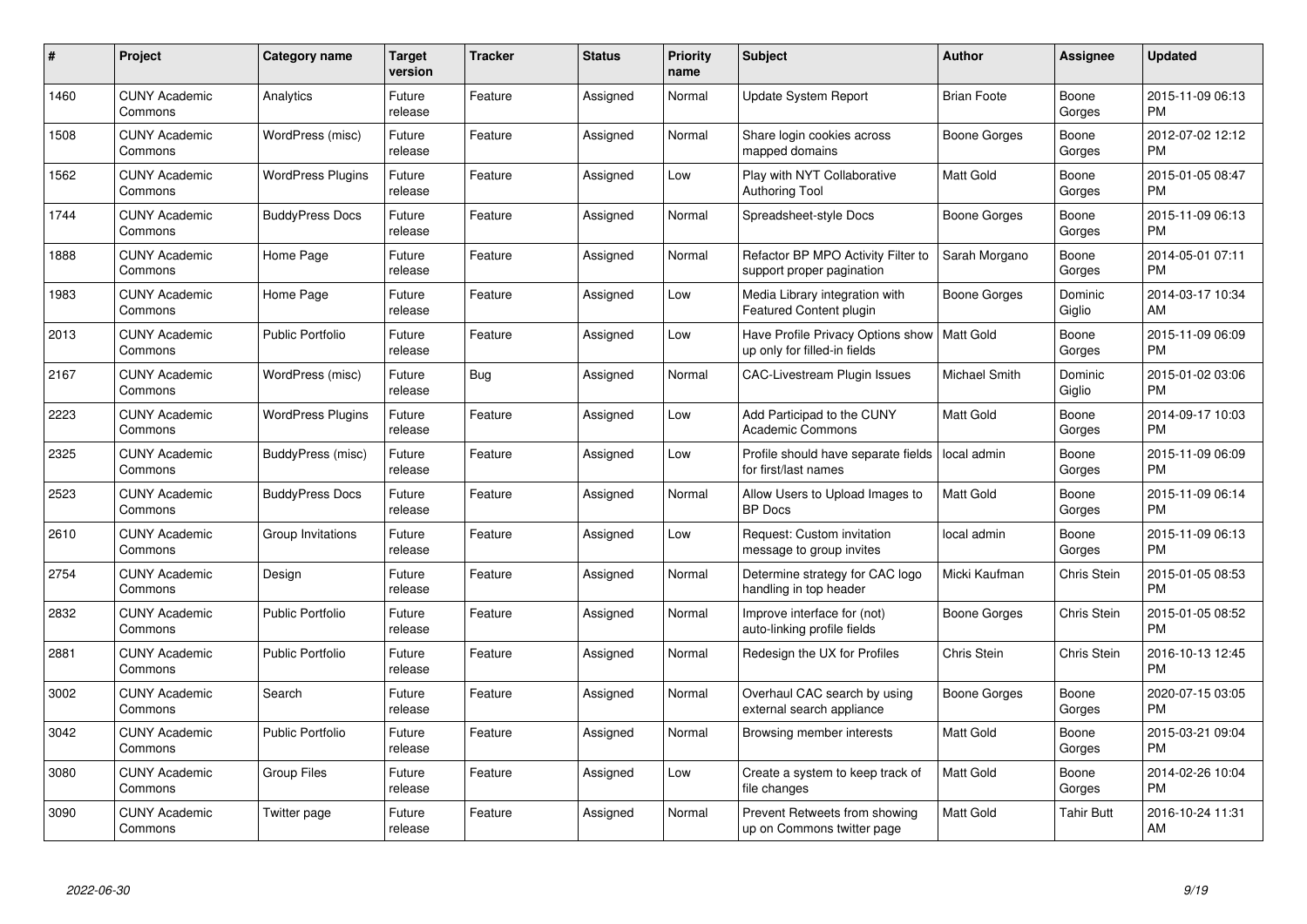| #    | Project                         | <b>Category name</b>    | <b>Target</b><br>version | <b>Tracker</b> | <b>Status</b> | <b>Priority</b><br>name | <b>Subject</b>                                                             | <b>Author</b>       | <b>Assignee</b>     | <b>Updated</b>                |
|------|---------------------------------|-------------------------|--------------------------|----------------|---------------|-------------------------|----------------------------------------------------------------------------|---------------------|---------------------|-------------------------------|
| 3192 | <b>CUNY Academic</b><br>Commons | Group Forums            | Future<br>release        | Feature        | Assigned      | Normal                  | Customizable forum views for<br>bbPress 2.x group forums                   | <b>Boone Gorges</b> | Raymond<br>Hoh      | 2015-11-09 12:47<br>PM.       |
| 3193 | <b>CUNY Academic</b><br>Commons | Group Forums            | Future<br>release        | Feature        | Assigned      | Normal                  | bbPress 2.x dynamic roles and<br><b>RBE</b>                                | <b>Boone Gorges</b> | Boone<br>Gorges     | 2014-09-30 01:30<br><b>PM</b> |
| 3220 | <b>CUNY Academic</b><br>Commons | <b>Public Portfolio</b> | Future<br>release        | Feature        | Assigned      | Normal                  | Add indent/outdent option to<br>Formatting Buttons on Profile<br>Page      | Matt Gold           | Boone<br>Gorges     | 2014-05-21 10:39<br><b>PM</b> |
| 3308 | <b>CUNY Academic</b><br>Commons | Group Invitations       | Future<br>release        | Feature        | Assigned      | Normal                  | Allow members to rescind group<br>invitations                              | Matt Gold           | Boone<br>Gorges     | 2015-04-01 08:53<br>PM.       |
| 3330 | <b>CUNY Academic</b><br>Commons | My Commons              | Future<br>release        | Feature        | Assigned      | Normal                  | 'Commons Information" tool                                                 | Boone Gorges        | Chris Stein         | 2014-09-22 08:46<br>PM.       |
| 3354 | <b>CUNY Academic</b><br>Commons | <b>Group Files</b>      | Future<br>release        | Feature        | Assigned      | Low                     | Allow Group Download of Multiple<br><b>Selected Files</b>                  | <b>Matt Gold</b>    | Chris Stein         | 2014-08-01 08:50<br>AM        |
| 3458 | <b>CUNY Academic</b><br>Commons | Groups (misc)           | Future<br>release        | Feature        | Assigned      | Normal                  | Filter Members of Group by<br>Campus                                       | Michael Smith       | Samantha<br>Raddatz | 2014-09-26 08:32<br><b>PM</b> |
| 3473 | <b>CUNY Academic</b><br>Commons | User Experience         | Future<br>release        | Feature        | Assigned      | Normal                  | Commons profile: Add help info<br>about "Positions" replacing "title"      | Keith Miyake        | Samantha<br>Raddatz | 2015-11-09 02:28<br><b>PM</b> |
| 3475 | <b>CUNY Academic</b><br>Commons | Events                  | Future<br>release        | Feature        | Assigned      | Normal                  | Request to add plugin to<br>streamline room<br>booking/appointment booking | Naomi Barrettara    | Boone<br>Gorges     | 2014-12-01 05:14<br>PM.       |
| 3492 | <b>CUNY Academic</b><br>Commons | <b>WordPress Themes</b> | Future<br>release        | Support        | Assigned      | Normal                  | Add CBOX theme to the<br>Commons                                           | scott voth          | Raymond<br>Hoh      | 2014-10-08 05:55<br>PM.       |
| 3517 | <b>CUNY Academic</b><br>Commons | My Commons              | Future<br>release        | Feature        | Assigned      | Normal                  | Mute/Unmute My Commons<br>updates                                          | <b>Matt Gold</b>    | Raymond<br>Hoh      | 2015-11-09 01:19<br><b>PM</b> |
| 3536 | <b>CUNY Academic</b><br>Commons | My Commons              | Future<br>release        | Feature        | Assigned      | Normal                  | Infinite Scroll on My Commons<br>page                                      | Matt Gold           | Raymond<br>Hoh      | 2015-04-13 04:42<br><b>PM</b> |
| 3577 | <b>CUNY Academic</b><br>Commons | My Commons              | Future<br>release        | Design/UX      | Assigned      | Normal                  | Replies to items in My Commons                                             | <b>Matt Gold</b>    | Raymond<br>Hoh      | 2015-04-09 05:19<br>PM.       |
| 3662 | <b>CUNY Academic</b><br>Commons | SEO                     | Future<br>release        | Feature        | Assigned      | Normal                  | Duplicate Content/SEO/Google<br>issues                                     | Matt Gold           | Raymond<br>Hoh      | 2015-04-13 04:37<br><b>PM</b> |
| 3759 | <b>CUNY Academic</b><br>Commons | WordPress (misc)        | Future<br>release        | Feature        | Assigned      | Normal                  | Review Interface for Adding Users<br>to Blogs                              | Matt Gold           | Boone<br>Gorges     | 2015-03-24 05:52<br>PM.       |
| 3768 | <b>CUNY Academic</b><br>Commons | <b>Public Portfolio</b> | Future<br>release        | Feature        | Assigned      | Normal                  | Institutions/Past positions on<br>public portfolios                        | Matt Gold           | Boone<br>Gorges     | 2018-04-23 10:44<br>AM        |
| 3770 | <b>CUNY Academic</b><br>Commons | <b>Public Portfolio</b> | Future<br>release        | Feature        | Assigned      | Normal                  | Improve Layout/Formatting of<br>Positions Area on Public Portfolios        | Matt Gold           | Chris Stein         | 2015-04-01 09:17<br><b>PM</b> |
| 4053 | <b>CUNY Academic</b><br>Commons | Events                  | Future<br>release        | Feature        | Assigned      | Normal                  | Create new tab for past events                                             | Matt Gold           | Boone<br>Gorges     | 2015-05-12 02:10<br><b>PM</b> |
| 4221 | <b>CUNY Academic</b><br>Commons | Group Forums            | Future<br>release        | Design/UX      | Assigned      | Normal                  | Add 'Number of Posts' display<br>option to Forum page                      | Samantha Raddatz    | Samantha<br>Raddatz | 2015-06-26 02:21<br><b>PM</b> |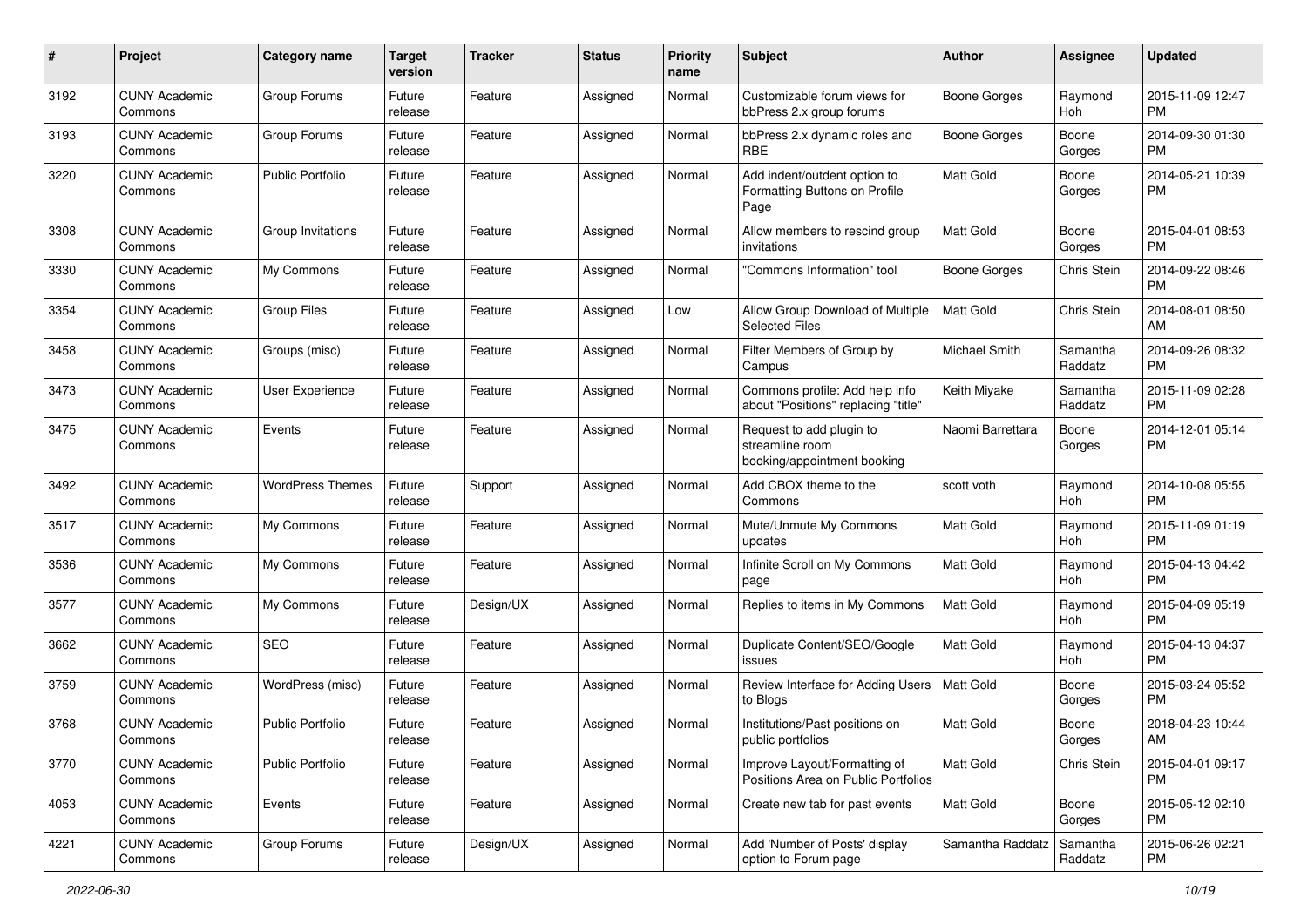| $\#$ | Project                         | <b>Category name</b>      | Target<br>version | <b>Tracker</b> | <b>Status</b> | Priority<br>name | <b>Subject</b>                                                     | <b>Author</b>           | <b>Assignee</b>     | <b>Updated</b>                |
|------|---------------------------------|---------------------------|-------------------|----------------|---------------|------------------|--------------------------------------------------------------------|-------------------------|---------------------|-------------------------------|
| 4238 | <b>CUNY Academic</b><br>Commons | Events                    | Future<br>release | Feature        | Assigned      | Normal           | Copy Events to Other Groups?                                       | <b>Matt Gold</b>        | Boone<br>Gorges     | 2015-07-02 10:08<br>AM        |
| 4388 | <b>CUNY Academic</b><br>Commons | WordPress (misc)          | Future<br>release | Bug            | Assigned      | Normal           | Repeated request for<br>authentication.                            | Alice.Lynn<br>McMichael | Raymond<br>Hoh      | 2015-08-11 07:35<br><b>PM</b> |
| 4404 | <b>CUNY Academic</b><br>Commons | <b>Public Portfolio</b>   | Future<br>release | Design/UX      | Assigned      | Normal           | Change color of permissions info<br>on portfolio editing interface | Matt Gold               | Samantha<br>Raddatz | 2015-08-11 05:28<br><b>PM</b> |
| 4438 | <b>CUNY Academic</b><br>Commons | Events                    | Future<br>release | Bug            | Assigned      | Normal           | Events Calendar - Export<br><b>Recurring Events</b>                | scott voth              | Daniel Jones        | 2016-05-23 04:25<br><b>PM</b> |
| 4661 | <b>CUNY Academic</b><br>Commons | User Experience           | Future<br>release | Bug            | Assigned      | Normal           | <b>Simplify Events text</b>                                        | Matt Gold               | Samantha<br>Raddatz | 2015-10-02 09:06<br><b>PM</b> |
| 4903 | <b>CUNY Academic</b><br>Commons | Events                    | Future<br>release | Design/UX      | Assigned      | Normal           | Improving visual appearance of<br>event calendars                  | <b>Matt Gold</b>        | Boone<br>Gorges     | 2016-10-13 11:51<br>AM        |
| 4980 | <b>CUNY Academic</b><br>Commons | Home Page                 | Future<br>release | Feature        | Assigned      | Normal           | <b>CAC Featured Content -- Adding</b><br>Randomization             | <b>Matt Gold</b>        | Boone<br>Gorges     | 2016-12-12 03:01<br><b>PM</b> |
| 5016 | <b>CUNY Academic</b><br>Commons | Events                    | Future<br>release | Feature        | Assigned      | Low              | Allow comments to be posted on<br>events                           | Matt Gold               | Raymond<br>Hoh      | 2019-03-01 02:23<br><b>PM</b> |
| 5225 | <b>CUNY Academic</b><br>Commons | Registration              | Future<br>release | Feature        | Assigned      | Normal           | On-boarding Issues                                                 | Luke Waltzer            | Samantha<br>Raddatz | 2016-02-12 02:58<br><b>PM</b> |
| 5234 | <b>CUNY Academic</b><br>Commons | Membership                | Future<br>release | Feature        | Assigned      | Normal           | Write Unconfirmed patch for WP                                     | Boone Gorges            | Boone<br>Gorges     | 2016-10-24 11:18<br>AM        |
| 5268 | <b>CUNY Academic</b><br>Commons | Group Forums              | Future<br>release | Bug            | Assigned      | Normal           | Long-time to post to multiple<br>groups                            | Luke Waltzer            | Daniel Jones        | 2016-09-07 06:31<br><b>PM</b> |
| 5316 | <b>CUNY Academic</b><br>Commons | <b>User Experience</b>    | Future<br>release | Feature        | Assigned      | Normal           | Prompt user email address<br>updates                               | Matt Gold               | Stephen Real        | 2016-12-21 03:30<br><b>PM</b> |
| 5581 | <b>CUNY Academic</b><br>Commons | Analytics                 | Future<br>release | Feature        | Assigned      | Normal           | Explore alternatives to Google<br>Analytics                        | <b>Matt Gold</b>        | Valerie<br>Townsend | 2020-04-17 03:12<br><b>PM</b> |
| 5691 | <b>CUNY Academic</b><br>Commons | <b>Blogs (BuddyPress)</b> | Future<br>release | Bug            | Assigned      | High             | Differing numbers on Sites display                                 | <b>Matt Gold</b>        | Raymond<br>Hoh      | 2016-06-13 01:37<br><b>PM</b> |
| 5696 | <b>CUNY Academic</b><br>Commons | Events                    | Future<br>release | Feature        | Assigned      | Normal           | Events Calendar - display options<br>calendar aggregation          | Matt Gold               | Boone<br>Gorges     | 2016-10-13 11:44<br>AM        |
| 5827 | <b>CUNY Academic</b><br>Commons | <b>Public Portfolio</b>   | Future<br>release | Bug            | Assigned      | Normal           | Academic Interests square bracket<br>links not working             | scott voth              | Chris Stein         | 2016-08-11 11:59<br><b>PM</b> |
| 5955 | <b>CUNY Academic</b><br>Commons | Outreach                  | Future<br>release | Feature        | Assigned      | Normal           | Create auto-newsletter for<br>commons members                      | <b>Matt Gold</b>        | Luke Waltzer        | 2016-08-30 10:34<br>AM        |
| 6392 | <b>CUNY Academic</b><br>Commons | Group Forums              | Future<br>release | Design/UX      | Assigned      | Low              | Composition/Preview Panes in<br>Forum Posts                        | Luke Waltzer            | Paige Dupont        | 2016-10-21 04:26<br><b>PM</b> |
| 6426 | CUNY Academic<br>Commons        | Spam/Spam<br>Prevention   | Future<br>release | Feature        | Assigned      | Normal           | Force captcha on all comments?                                     | <b>Matt Gold</b>        | Tahir Butt          | 2016-10-24 02:06<br><b>PM</b> |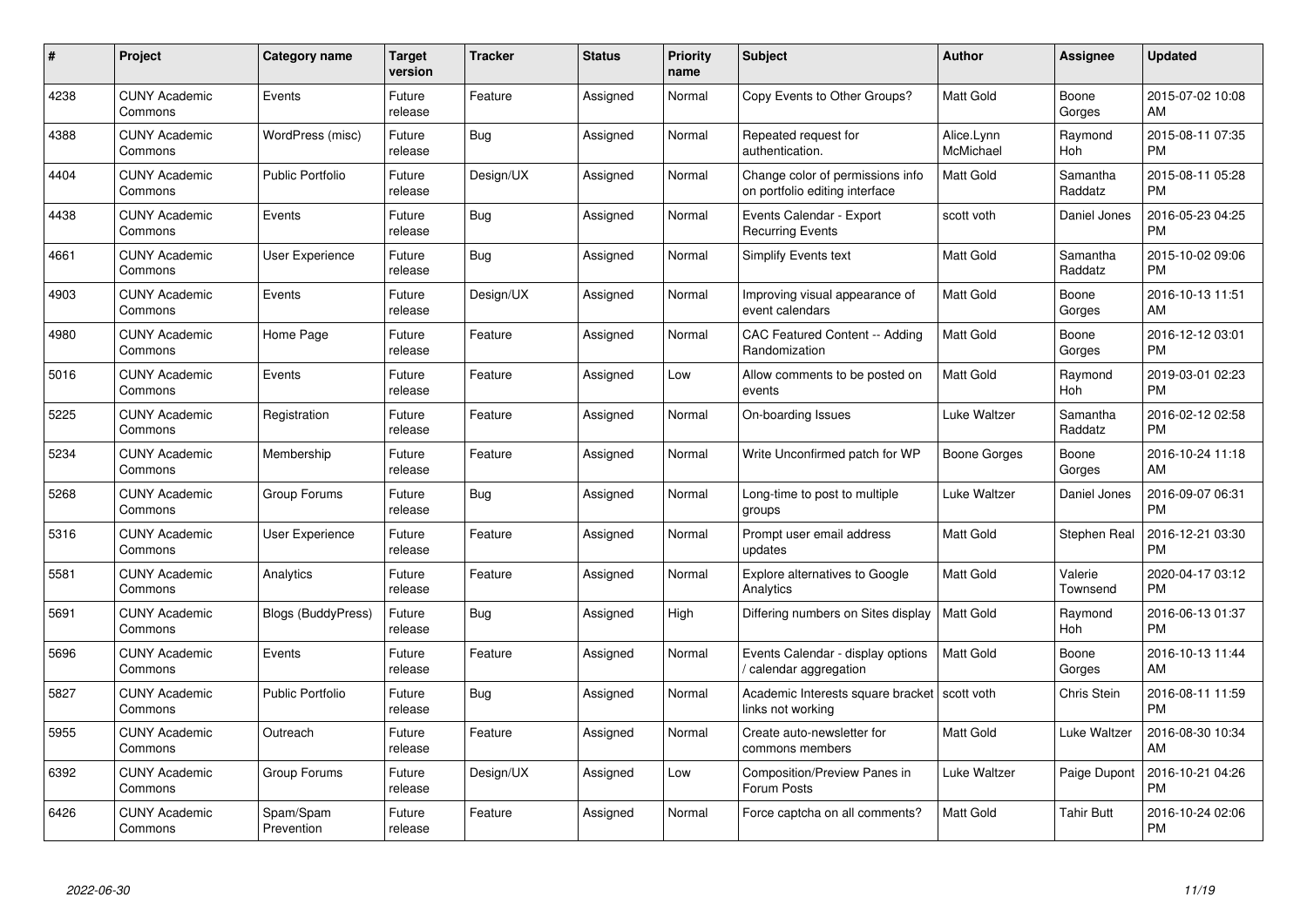| #     | Project                         | <b>Category name</b>       | Target<br>version | <b>Tracker</b> | <b>Status</b>        | Priority<br>name | <b>Subject</b>                                                                             | <b>Author</b>     | Assignee            | <b>Updated</b>                |
|-------|---------------------------------|----------------------------|-------------------|----------------|----------------------|------------------|--------------------------------------------------------------------------------------------|-------------------|---------------------|-------------------------------|
| 8078  | <b>CUNY Academic</b><br>Commons | <b>WordPress Plugins</b>   | Future<br>release | System Upgrade | Assigned             | Normal           | <b>CommentPress Updates</b>                                                                | Margaret Galvan   | Christian<br>Wach   | 2017-05-08 03:49<br><b>PM</b> |
| 8836  | <b>CUNY Academic</b><br>Commons | <b>Blogs (BuddyPress)</b>  | Future<br>release | Feature        | Assigned             | Normal           | Redesign site launch process                                                               | <b>Matt Gold</b>  | Boone<br>Gorges     | 2019-10-03 02:49<br><b>PM</b> |
| 8900  | <b>CUNY Academic</b><br>Commons | Accessibility              | Future<br>release | Feature        | Assigned             | Normal           | Look into tools to enforce<br>accessibility in WP environment                              | Matt Gold         | Boone<br>Gorges     | 2022-04-26 11:59<br><b>AM</b> |
| 8901  | <b>CUNY Academic</b><br>Commons | Accessibility              | Future<br>release | Feature        | Assigned             | Normal           | Theme analysis for accessibility                                                           | <b>Matt Gold</b>  | Boone<br>Gorges     | 2022-04-26 11:59<br>AM.       |
| 9028  | <b>CUNY Academic</b><br>Commons | Onboarding                 | Future<br>release | Feature        | Assigned             | Normal           | suggest groups to new members<br>during the registration process                           | Matt Gold         | Chris Stein         | 2018-10-24 12:34<br><b>PM</b> |
| 9835  | <b>CUNY Academic</b><br>Commons | Group Forums               | Future<br>release | Bug            | Assigned             | Normal           | add a "like" function?                                                                     | Marilyn Weber     | <b>Erik Trainer</b> | 2018-06-05 01:49<br><b>PM</b> |
| 9895  | <b>CUNY Academic</b><br>Commons | Onboarding                 | Future<br>release | Feature        | Assigned             | Normal           | Add "Accept Invitation"<br>link/button/function to Group<br>and/or Site invitation emails? | Luke Waltzer      | Boone<br>Gorges     | 2018-06-07 12:42<br>PM        |
| 10368 | <b>CUNY Academic</b><br>Commons |                            | Future<br>release | Feature        | Assigned             | Normal           | Use ORCID data to populate<br>academic profile page                                        | Stephen Francoeur | Boone<br>Gorges     | 2018-09-25 01:53<br><b>PM</b> |
| 10659 | <b>CUNY Academic</b><br>Commons | Group Forums               | Future<br>release | Feature        | Assigned             | Normal           | Post to multiple groups via email                                                          | Matt Gold         | Raymond<br>Hoh      | 2018-11-15 12:54<br><b>AM</b> |
| 15604 | <b>CUNY Academic</b><br>Commons | <b>Email Notifications</b> | Future<br>release | Feature        | Assigned             | Normal           | <b>Restructure Commons Group</b><br>Digest Email Messages                                  | Matt Gold         | Boone<br>Gorges     | 2022-05-26 10:45<br>AM        |
| 3939  | <b>CUNY Academic</b><br>Commons | <b>WordPress Plugins</b>   | Future<br>release | Bug            | Hold                 | Normal           | Activity stream support for<br>Co-Authors Plus plugin                                      | Raymond Hoh       | Raymond<br>Hoh      | 2015-11-09 06:13<br><b>PM</b> |
| 8756  | <b>CUNY Academic</b><br>Commons | Group Blogs                | Future<br>release | Feature        | Hold                 | Normal           | Connect multiple blogs to one<br>group?                                                    | Matt Gold         | Boone<br>Gorges     | 2017-09-30 10:42<br>AM.       |
| 14113 | <b>CUNY Academic</b><br>Commons | WordPress (misc)           | Future<br>release | Bug            | Hold                 | Normal           | Block Editor Not Working on this<br>page - Json error                                      | scott voth        | Boone<br>Gorges     | 2021-03-05 11:01<br>AM        |
| 16092 | <b>CUNY Academic</b><br>Commons |                            | Future<br>release | Feature        | Hold                 | Normal           | Don't show main site in Site<br>search results                                             | Boone Gorges      | Boone<br>Gorges     | 2022-05-17 03:12<br><b>PM</b> |
| 1456  | <b>CUNY Academic</b><br>Commons | Group Invitations          | Future<br>release | Feature        | Reporter<br>Feedback | Low              | Invite to Group Button from Profile<br>Field                                               | <b>Matt Gold</b>  | Samantha<br>Raddatz | 2015-11-09 05:59<br>PM.       |
| 1544  | <b>CUNY Academic</b><br>Commons | Groups (misc)              | Future<br>release | Feature        | Reporter<br>Feedback | Normal           | Group Filtering and Sorting                                                                | <b>Matt Gold</b>  | Chris Stein         | 2019-03-01 02:25<br><b>PM</b> |
| 5826  | <b>CUNY Academic</b><br>Commons | <b>WordPress Plugins</b>   | Future<br>release | Support        | Reporter<br>Feedback | Normal           | <b>Remove Subscription Options</b><br>plugin from directory                                | Sarah Morgano     | Sarah<br>Morgano    | 2016-10-21 04:14<br><b>PM</b> |
| 6014  | <b>CUNY Academic</b><br>Commons | Publicity                  | Future<br>release | Publicity      | Reporter<br>Feedback | Normal           | Google search listing                                                                      | Matt Gold         | Boone<br>Gorges     | 2016-09-21 03:48<br><b>PM</b> |
| 6356  | <b>CUNY Academic</b><br>Commons | <b>WordPress Plugins</b>   | Future<br>release | Bug            | Reporter<br>Feedback | Low              | Should Subscribe2 be<br>deprecated?                                                        | Luke Waltzer      |                     | 2017-03-20 12:20<br><b>PM</b> |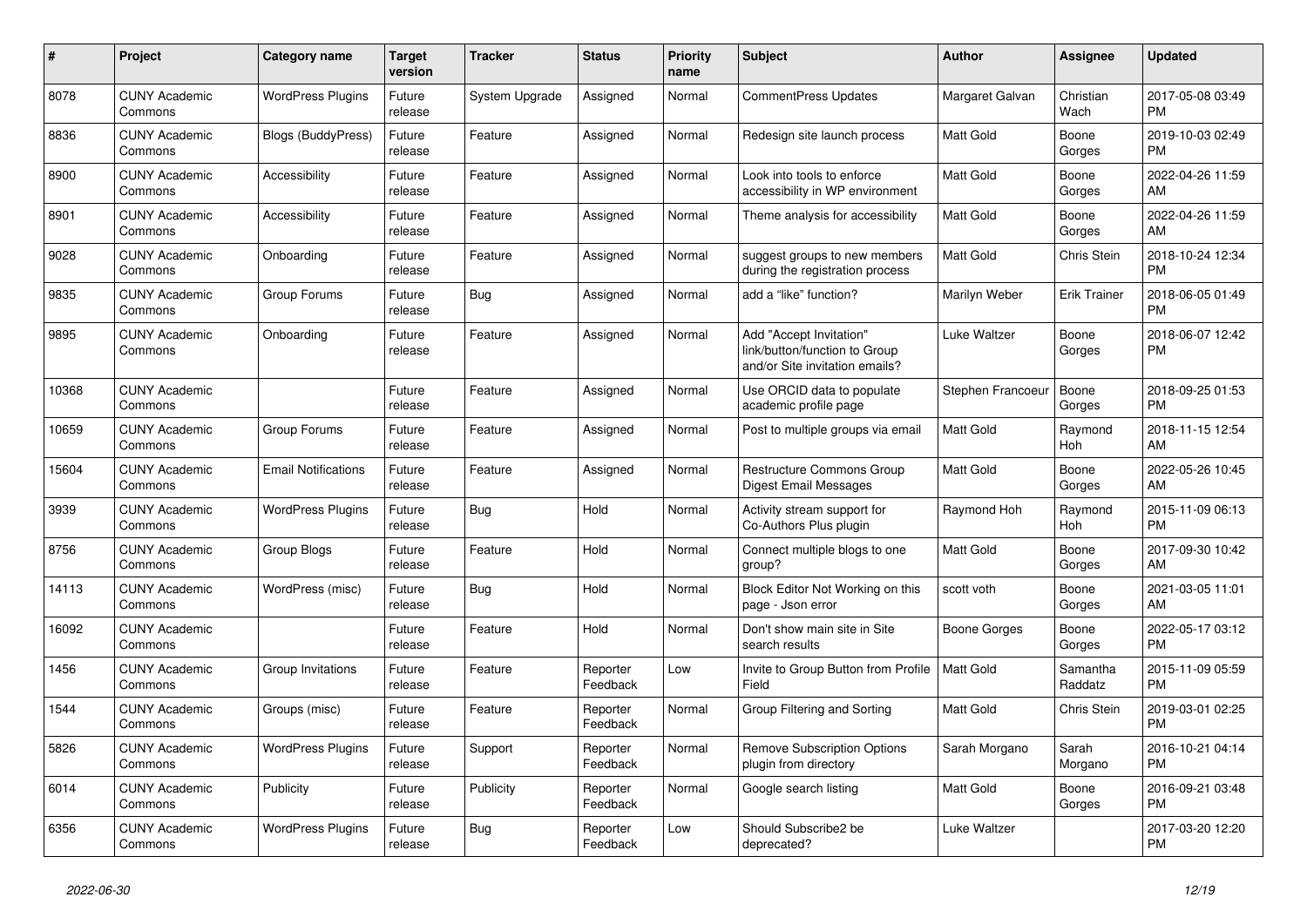| #     | <b>Project</b>                  | Category name              | <b>Target</b><br>version | <b>Tracker</b> | <b>Status</b>        | <b>Priority</b><br>name | <b>Subject</b>                                                                                  | <b>Author</b>       | Assignee            | <b>Updated</b>                |
|-------|---------------------------------|----------------------------|--------------------------|----------------|----------------------|-------------------------|-------------------------------------------------------------------------------------------------|---------------------|---------------------|-------------------------------|
| 7115  | <b>CUNY Academic</b><br>Commons | Groups (misc)              | Future<br>release        | Feature        | Reporter<br>Feedback | Normal                  | make licensing info clear during<br>group creation                                              | <b>Matt Gold</b>    | Raymond<br>Hoh      | 2020-12-08 11:32<br>AM        |
| 8675  | <b>CUNY Academic</b><br>Commons | <b>User Onboarding</b>     | Future<br>release        | Bug            | Reporter<br>Feedback | Low                     | Add new User search screen calls<br>for the input of email address but<br>doesn't work with one | Paul Hebert         | Boone<br>Gorges     | 2017-10-11 11:17<br>AM        |
| 9207  | <b>CUNY Academic</b><br>Commons |                            | Future<br>release        | Support        | Reporter<br>Feedback | Normal                  | display dashboards made in<br>Tableau?                                                          | Marilyn Weber       | Boone<br>Gorges     | 2018-04-10 10:42<br>AM        |
| 9211  | <b>CUNY Academic</b><br>Commons | <b>WordPress Plugins</b>   | Future<br>release        | Support        | Reporter<br>Feedback | Normal                  | Auto-Role Setting in Forum Plugin<br>Causing Some Confusion                                     | Luke Waltzer        | Boone<br>Gorges     | 2018-03-13 11:44<br>AM        |
| 9289  | <b>CUNY Academic</b><br>Commons | <b>WordPress Plugins</b>   | Future<br>release        | <b>Bug</b>     | Reporter<br>Feedback | Normal                  | Email Users Plugin                                                                              | Laurie Hurson       | Boone<br>Gorges     | 2018-10-24 12:34<br><b>PM</b> |
| 9947  | <b>CUNY Academic</b><br>Commons | <b>WordPress Plugins</b>   | Future<br>release        | Feature        | Reporter<br>Feedback | Normal                  | Install H5P quiz plugin                                                                         | <b>Matt Gold</b>    | Boone<br>Gorges     | 2018-09-11 11:01<br>AM        |
| 11131 | <b>CUNY Academic</b><br>Commons |                            | Future<br>release        | Feature        | Reporter<br>Feedback | Normal                  | Image Annotation Plugins                                                                        | Laurie Hurson       |                     | 2019-02-26 11:33<br>AM        |
| 11788 | <b>CUNY Academic</b><br>Commons | <b>WordPress Plugins</b>   | Future<br>release        | Support        | Reporter<br>Feedback | Normal                  | Plugin Request - Browse Aloud                                                                   | scott voth          |                     | 2019-09-24 08:42<br>AM        |
| 11945 | <b>CUNY Academic</b><br>Commons | Reckoning                  | Future<br>release        | Feature        | Reporter<br>Feedback | Normal                  | Add Comments bubble to<br>Reckoning views                                                       | <b>Boone Gorges</b> | Boone<br>Gorges     | 2019-11-12 05:14<br><b>PM</b> |
| 11971 | <b>CUNY Academic</b><br>Commons | <b>Email Notifications</b> | Future<br>release        | Bug            | Reporter<br>Feedback | Low                     | Pictures obscured in emailed post<br>notifications                                              | Marilyn Weber       | Raymond<br>Hoh      | 2019-11-21 01:14<br><b>PM</b> |
| 12446 | <b>CUNY Academic</b><br>Commons | Groups (misc)              | Future<br>release        | Feature        | Reporter<br>Feedback | Normal                  | Toggle default site to group forum<br>posting                                                   | Laurie Hurson       | Laurie Hurson       | 2020-03-10 11:57<br>AM        |
| 10380 | <b>CUNY Academic</b><br>Commons | WordPress (misc)           | Future<br>release        | Feature        | In Progress          | Normal                  | Remove blacklisted plugins                                                                      | Boone Gorges        |                     | 2022-04-26 12:00<br><b>PM</b> |
| 3565  | <b>CUNY Academic</b><br>Commons | My Commons                 | Not tracked              | Documentation  | <b>New</b>           | Normal                  | Load Newest inconsistencies                                                                     | Chris Stein         | scott voth          | 2015-11-09 01:16<br><b>PM</b> |
| 3615  | <b>CUNY Academic</b><br>Commons | Redmine                    | Not tracked              | Feature        | New                  | Low                     | Create Redmine issues via email                                                                 | Dominic Giglio      | Boone<br>Gorges     | 2017-11-16 11:36<br>AM        |
| 3657  | <b>CUNY Academic</b><br>Commons | WordPress (misc)           | Not tracked              | Feature        | <b>New</b>           | Normal                  | Create alert for GC email<br>addresses                                                          | <b>Matt Gold</b>    | Matt Gold           | 2016-04-14 11:29<br><b>PM</b> |
| 4972  | <b>CUNY Academic</b><br>Commons | Analytics                  | Not tracked              | Bug            | <b>New</b>           | Normal                  | <b>Newsletter Analytics</b>                                                                     | Stephen Real        | Matt Gold           | 2015-12-09 12:54<br><b>PM</b> |
| 5298  | <b>CUNY Academic</b><br>Commons |                            | Not tracked              | Publicity      | New                  | Normal                  | Survey Pop-Up Text                                                                              | Samantha Raddatz    | Samantha<br>Raddatz | 2016-03-22 12:27<br><b>PM</b> |
| 5679  | <b>CUNY Academic</b><br>Commons | Analytics                  | Not tracked              | Feature        | <b>New</b>           | Normal                  | Logged In Users for GA                                                                          | Valerie Townsend    | Valerie<br>Townsend | 2016-06-11 09:49<br>AM        |
| 6665  | <b>CUNY Academic</b><br>Commons |                            | Not tracked              | Publicity      | <b>New</b>           | Normal                  | Dead Link in 1.10 announcement<br>post                                                          | Paige Dupont        | Stephen Real        | 2016-12-01 03:11<br><b>PM</b> |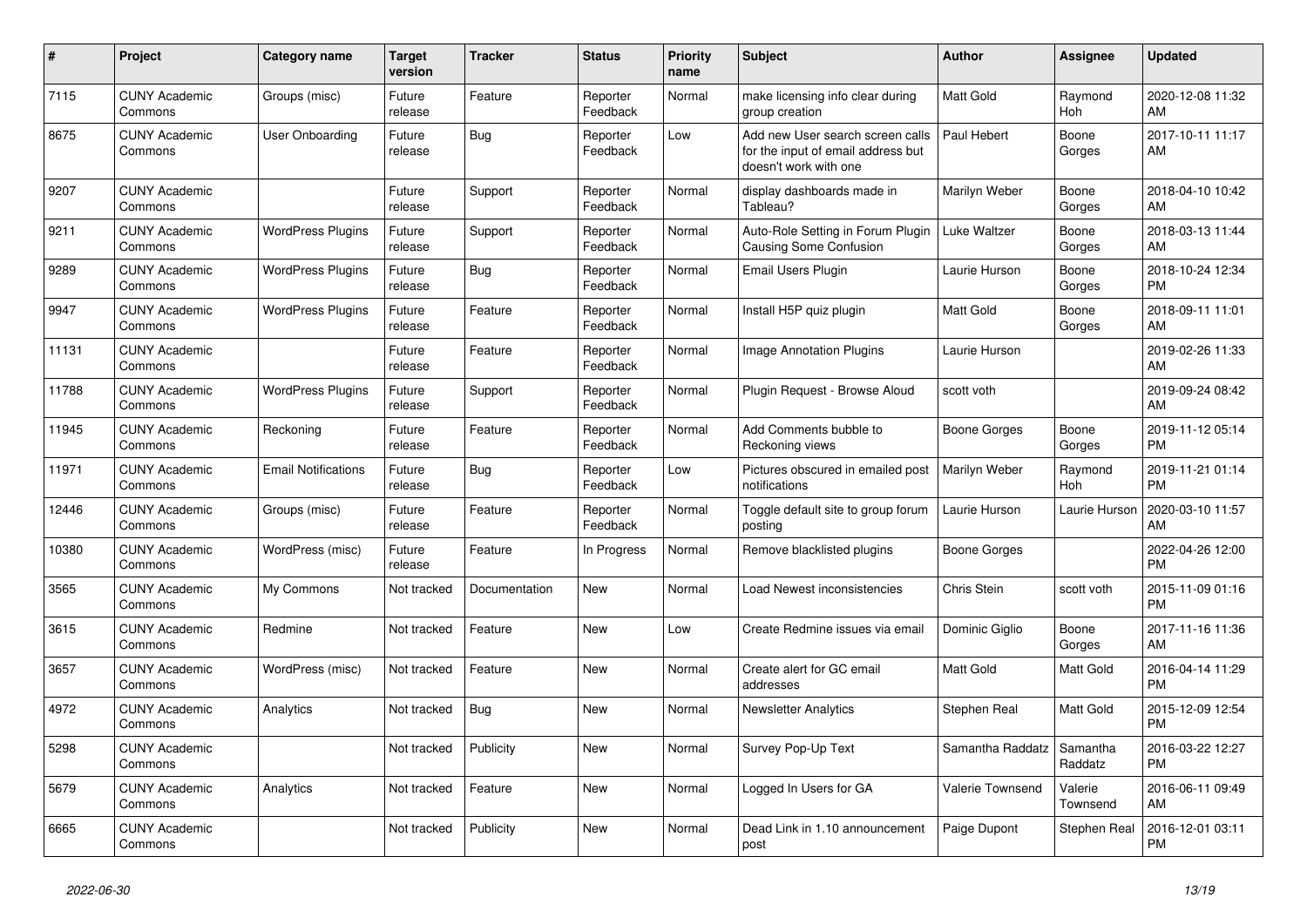| #     | Project                         | Category name            | <b>Target</b><br>version | Tracker    | <b>Status</b> | <b>Priority</b><br>name | <b>Subject</b>                                                                                                                               | Author                  | Assignee           | <b>Updated</b>                |
|-------|---------------------------------|--------------------------|--------------------------|------------|---------------|-------------------------|----------------------------------------------------------------------------------------------------------------------------------------------|-------------------------|--------------------|-------------------------------|
| 7928  | <b>CUNY Academic</b><br>Commons | Group Forums             | Not tracked              | <b>Bug</b> | New           | Normal                  | Duplicate Forum post                                                                                                                         | Luke Waltzer            | Raymond<br>Hoh     | 2017-04-11 09:27<br><b>PM</b> |
| 8440  | <b>CUNY Academic</b><br>Commons | Onboarding               | Not tracked              | Bug        | New           | Normal                  | Create Test Email Accounts for<br><b>Onboarding Project</b>                                                                                  | Stephen Real            | Stephen Real       | 2017-08-01 09:49<br><b>PM</b> |
| 8607  | <b>CUNY Academic</b><br>Commons |                          | Not tracked              | Support    | New           | Normal                  | Paypal?                                                                                                                                      | Marilyn Weber           | Matt Gold          | 2018-05-15 01:37<br><b>PM</b> |
| 9346  | <b>CUNY Academic</b><br>Commons | WordPress (misc)         | Not tracked              | Bug        | New           | Normal                  | Clone cetls.bmcc.cuny.edu for<br>development                                                                                                 | Owen Roberts            | Raymond<br>Hoh     | 2018-03-06 05:35<br><b>PM</b> |
| 9420  | <b>CUNY Academic</b><br>Commons | cuny.is                  | Not tracked              | Feature    | New           | Normal                  | Request for http://cuny.is/streams                                                                                                           | Raffi<br>Khatchadourian | Marilyn<br>Weber   | 2018-04-02 10:08<br>AM        |
| 9643  | <b>CUNY Academic</b><br>Commons | Publicity                | Not tracked              | Feature    | New           | Normal                  | Create a page on the Commons<br>for logos etc.                                                                                               | Stephen Real            | Stephen Real       | 2018-04-24 10:53<br>AM        |
| 9729  | <b>CUNY Academic</b><br>Commons | <b>SEO</b>               | Not tracked              | Support    | New           | Normal                  | 503 Errors showing on<br>newlaborforum.cuny.edu                                                                                              | Diane Krauthamer        | Raymond<br>Hoh     | 2018-05-22 04:48<br><b>PM</b> |
| 9908  | <b>CUNY Academic</b><br>Commons |                          | Not tracked              | Feature    | New           | Normal                  | Is it possible to send email<br>updates to users (or an email<br>address not on the list) for only a<br>single page AFTER being<br>prompted? | <b>Michael Shields</b>  | scott voth         | 2018-06-11 01:34<br><b>PM</b> |
| 10794 | <b>CUNY Academic</b><br>Commons | Performance              | Not tracked              | Bug        | New           | Normal                  | Memcached connection<br>occasionally breaks                                                                                                  | <b>Boone Gorges</b>     | Boone<br>Gorges    | 2018-12-06 03:30<br><b>PM</b> |
| 10839 | <b>CUNY Academic</b><br>Commons | About page               | Not tracked              | Support    | New           | Normal                  | <b>Mission Statement Needs</b><br>Revision                                                                                                   | scott voth              | Matt Gold          | 2018-12-26 10:58<br>AM        |
| 11393 | <b>CUNY Academic</b><br>Commons |                          | Not tracked              | Publicity  | New           | Normal                  | After 1.15 release, ceate a hero<br>slide and post about adding a site<br>to a group                                                         | scott voth              | Patrick<br>Sweeney | 2019-05-14 10:32<br>AM        |
| 11545 | <b>CUNY Academic</b><br>Commons | <b>WordPress Plugins</b> | Not tracked              | Support    | New           | Normal                  | Twitter searches in WordPress                                                                                                                | Gina Cherry             | Matt Gold          | 2019-09-23 01:03<br><b>PM</b> |
| 11624 | <b>CUNY Academic</b><br>Commons | WordPress (misc)         | Not tracked              | Support    | New           | Normal                  | Change pages into posts or swap<br>database for a Commons site?                                                                              | Stephen Klein           | Raymond<br>Hoh     | 2019-07-09 11:04<br>AM        |
| 11879 | <b>CUNY Academic</b><br>Commons |                          | Not tracked              | Bug        | New           | Normal                  | Hypothesis comments appearing<br>on multiple, different pdfs across<br>blogs                                                                 | Laurie Hurson           | Laurie Hurson      | 2019-09-19 02:39<br><b>PM</b> |
| 11883 | <b>CUNY Academic</b><br>Commons | Help/Codex               | Not tracked              | Support    | New           | Normal                  | Need Embedding Help Page<br>Update (Tableau)                                                                                                 | Anthony Wheeler         | scott voth         | 2019-09-24 08:49<br>AM        |
| 12247 | <b>CUNY Academic</b><br>Commons | Publicity                | Not tracked              | Support    | New           | Normal                  | Screenshot of First Commons<br>Homepage                                                                                                      | scott voth              | scott voth         | 2020-01-14 12:08<br><b>PM</b> |
| 12328 | <b>CUNY Academic</b><br>Commons |                          | Not tracked              | Support    | New           | Normal                  | Sign up Code for Non-CUNY<br>Faculty                                                                                                         | Laurie Hurson           |                    | 2020-01-28 10:25<br>AM        |
| 12352 | <b>CUNY Academic</b><br>Commons |                          | Not tracked              | Support    | New           | Normal                  | "posts list" page builder block<br>option                                                                                                    | Marilyn Weber           |                    | 2020-02-03 01:29<br>PM        |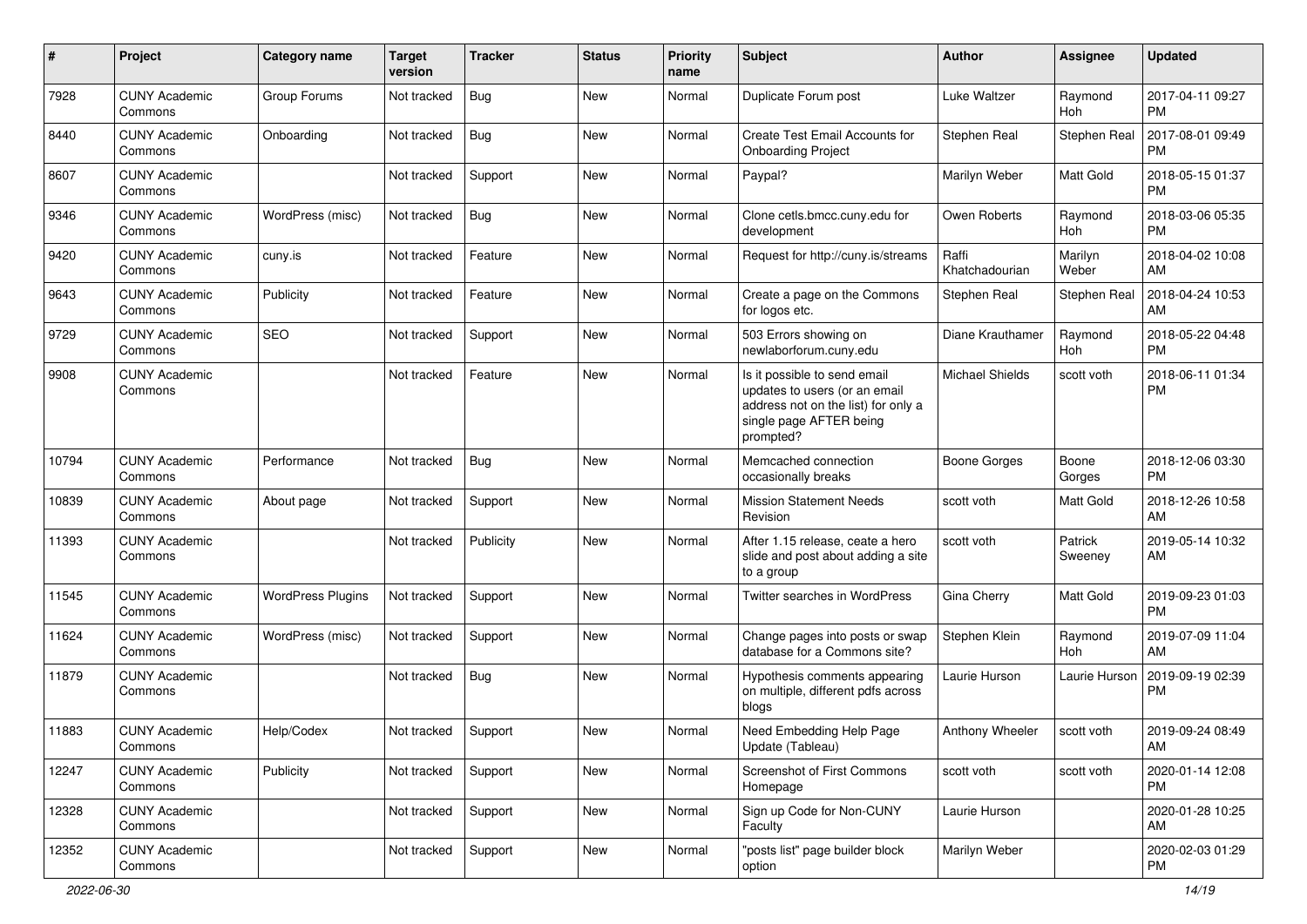| #     | Project                         | <b>Category name</b>           | <b>Target</b><br>version | <b>Tracker</b> | <b>Status</b> | Priority<br>name | Subject                                                                                   | Author              | <b>Assignee</b>     | <b>Updated</b>                |
|-------|---------------------------------|--------------------------------|--------------------------|----------------|---------------|------------------|-------------------------------------------------------------------------------------------|---------------------|---------------------|-------------------------------|
| 12382 | <b>CUNY Academic</b><br>Commons | Membership                     | Not tracked              | Support        | <b>New</b>    | Normal           | Email request change                                                                      | Marilyn Weber       | Marilyn<br>Weber    | 2020-02-06 12:56<br><b>PM</b> |
| 12392 | <b>CUNY Academic</b><br>Commons | Help/Codex                     | Not tracked              | Documentation  | New           | Normal           | <b>Updates to Common Commons</b><br>Questions on Help Page                                | scott voth          | Margaret<br>Galvan  | 2020-02-11 10:53<br>AM        |
| 12438 | <b>CUNY Academic</b><br>Commons | Courses                        | Not tracked              | Bug            | <b>New</b>    | Normal           | Site appearing twice                                                                      | Laurie Hurson       | Boone<br>Gorges     | 2020-02-18 01:34<br><b>PM</b> |
| 12911 | <b>CUNY Academic</b><br>Commons |                                | Not tracked              | Feature        | New           | Normal           | Block access to xmlrpc.php based<br>on User-Agent                                         | Boone Gorges        | Boone<br>Gorges     | 2020-06-09 05:12<br><b>PM</b> |
| 13286 | <b>CUNY Academic</b><br>Commons |                                | Not tracked              | Support        | <b>New</b>    | Normal           | problem connecting with<br>WordPress app                                                  | Marilyn Weber       | Raymond<br>Hoh      | 2020-09-08 11:16<br>AM        |
| 13430 | <b>CUNY Academic</b><br>Commons | Reply By Email                 | Not tracked              | Bug            | New           | Normal           | Delay in RBE                                                                              | Luke Waltzer        | Raymond<br>Hoh      | 2020-10-13 11:16<br>AM        |
| 13949 | <b>CUNY Academic</b><br>Commons |                                | Not tracked              | Bug            | <b>New</b>    | Normal           | Continued debugging of runaway<br>MySQL connections                                       | <b>Matt Gold</b>    | Boone<br>Gorges     | 2021-09-14 10:42<br>AM        |
| 14394 | <b>CUNY Academic</b><br>Commons |                                | Not tracked              | Feature        | <b>New</b>    | Normal           | Commons News Site - redesign                                                              | scott voth          | scott voth          | 2021-09-14 10:46<br>AM        |
| 14475 | <b>CUNY Academic</b><br>Commons |                                | Not tracked              | Publicity      | New           | Normal           | <b>OER Showcase Page</b>                                                                  | Laurie Hurson       | Laurie Hurson       | 2021-09-14 10:46<br>AM        |
| 14911 | <b>CUNY Academic</b><br>Commons | <b>WordPress Themes</b>        | Not tracked              | Support        | New           | Normal           | Twentytwentyone theme                                                                     | Marilyn Weber       |                     | 2021-10-28 10:37<br>AM        |
| 15210 | <b>CUNY Academic</b><br>Commons | Analytics                      | Not tracked              | Design/UX      | <b>New</b>    | Normal           | Google Analytics improvements                                                             | Colin McDonald      | Boone<br>Gorges     | 2022-05-24 10:47<br>AM        |
| 15816 | <b>CUNY Academic</b><br>Commons |                                | Not tracked              | Support        | <b>New</b>    | Normal           | slow loading at SPS                                                                       | Marilyn Weber       |                     | 2022-04-05 01:26<br><b>PM</b> |
| 636   | <b>CUNY Academic</b><br>Commons | WordPress (misc)               | Not tracked              | Support        | Assigned      | Normal           | Create Lynda.com-like Table of<br>Contents for Prospective Tutorial<br><b>Screencasts</b> | <b>Matt Gold</b>    | scott voth          | 2016-02-23 03:12<br><b>PM</b> |
| 2175  | <b>CUNY Academic</b><br>Commons | WordPress (misc)               | Not tracked              | Support        | Assigned      | Normal           | Subscibe 2 vs. Jetpack<br>subscription options                                            | local admin         | Matt Gold           | 2016-01-26 04:58<br><b>PM</b> |
| 2612  | <b>CUNY Academic</b><br>Commons |                                | Not tracked              | Publicity      | Assigned      | Normal           | Pinterest site for the Commons                                                            | local admin         | Sarah<br>Morgano    | 2016-03-04 11:19<br>AM        |
| 2666  | <b>CUNY Academic</b><br>Commons | About page                     | Not tracked              | Documentation  | Assigned      | Normal           | <b>Update About Text</b>                                                                  | Chris Stein         | Luke Waltzer        | 2016-03-04 11:19<br>AM        |
| 3230  | <b>CUNY Academic</b><br>Commons | Internal Tools and<br>Workflow | Not tracked              | Feature        | Assigned      | High             | Scripts for quicker<br>provisioning/updating of<br>development environments               | <b>Boone Gorges</b> | Boone<br>Gorges     | 2016-01-26 04:54<br><b>PM</b> |
| 3524  | <b>CUNY Academic</b><br>Commons | Documentation                  | Not tracked              | Documentation  | Assigned      | Normal           | Post describing all you can do<br>when starting up a new blog/group                       | Matt Gold           | scott voth          | 2014-10-04 12:56<br><b>PM</b> |
| 4027  | <b>CUNY Academic</b><br>Commons | Commons In A Box               | Not tracked              | Design/UX      | Assigned      | Normal           | Usability review of CBOX update<br>procedures                                             | <b>Matt Gold</b>    | Samantha<br>Raddatz | 2015-05-11 06:36<br><b>PM</b> |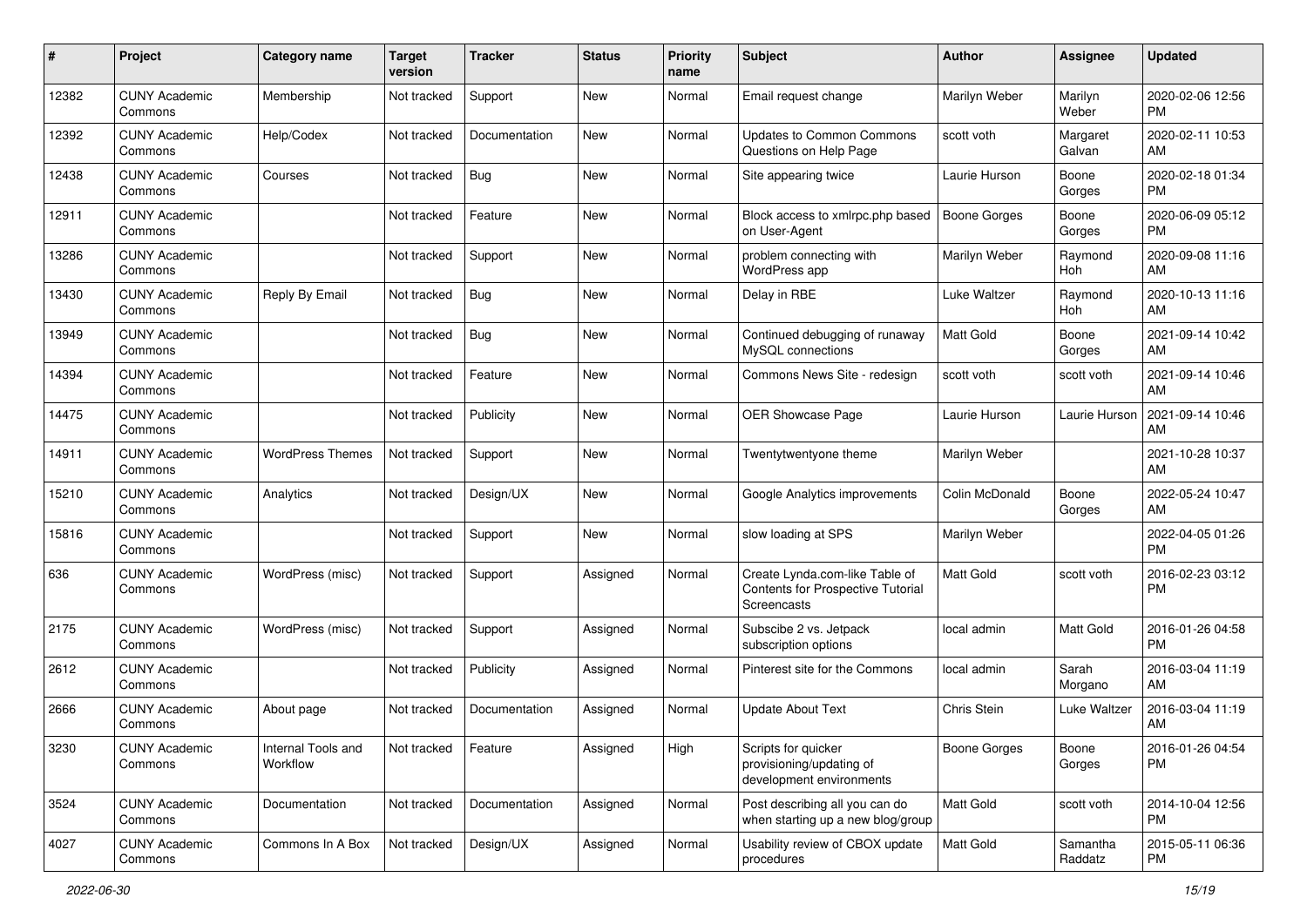| $\pmb{\#}$ | <b>Project</b>                  | <b>Category name</b>   | Target<br>version | <b>Tracker</b> | <b>Status</b> | <b>Priority</b><br>name | <b>Subject</b>                                                                        | <b>Author</b>       | Assignee              | <b>Updated</b>                |
|------------|---------------------------------|------------------------|-------------------|----------------|---------------|-------------------------|---------------------------------------------------------------------------------------|---------------------|-----------------------|-------------------------------|
| 4070       | <b>CUNY Academic</b><br>Commons | Analytics              | Not tracked       | Support        | Assigned      | Normal                  | Request for JITP site analytics                                                       | <b>Matt Gold</b>    | Seth Persons          | 2016-02-23 03:09<br><b>PM</b> |
| 4235       | <b>CUNY Academic</b><br>Commons |                        | Not tracked       | Design/UX      | Assigned      | Normal                  | Explore user experience around<br>comments on forum topics vs docs                    | <b>Matt Gold</b>    | Samantha<br>Raddatz   | 2015-07-21 10:23<br>AM        |
| 4986       | <b>CUNY Academic</b><br>Commons | ZenDesk                | Not tracked       | Support        | Assigned      | Normal                  | Prepare documentation for<br>Zendesk re web widget                                    | <b>Matt Gold</b>    | Samantha<br>Raddatz   | 2016-02-25 03:09<br><b>PM</b> |
| 6115       | <b>CUNY Academic</b><br>Commons | Publicity              | Not tracked       | Feature        | Assigned      | Normal                  | create digital signage for GC                                                         | <b>Matt Gold</b>    | scott voth            | 2016-10-11 10:09<br><b>PM</b> |
| 6298       | <b>CUNY Academic</b><br>Commons | <b>User Experience</b> | Not tracked       | Design/UX      | Assigned      | Normal                  | Examine data from survey                                                              | <b>Matt Gold</b>    | Margaret<br>Galvan    | 2016-10-14 12:16<br>PM.       |
| 6671       | <b>CUNY Academic</b><br>Commons | Reply By Email         | Not tracked       | Bug            | Assigned      | Normal                  | "Post too often" RBE error<br>message                                                 | <b>Matt Gold</b>    | Raymond<br>Hoh        | 2016-11-11 09:55<br>AM        |
| 6995       | <b>CUNY Academic</b><br>Commons | Home Page              | Not tracked       | <b>Bug</b>     | Assigned      | Normal                  | member filter on homepage not<br>working                                              | Matt Gold           | Raymond<br><b>Hoh</b> | 2016-12-11 09:46<br><b>PM</b> |
| 7828       | <b>CUNY Academic</b><br>Commons |                        | Not tracked       | Feature        | Assigned      | Normal                  | Theme Assessment 2017                                                                 | Margaret Galvan     | Margaret<br>Galvan    | 2017-05-02 10:41<br><b>PM</b> |
| 8666       | <b>CUNY Academic</b><br>Commons | Teaching               | Not tracked       | Documentation  | Assigned      | Normal                  | Create Teaching on the Commons<br>Resource Page                                       | <b>Matt Gold</b>    | Laurie Hurson         | 2019-09-23 03:16<br><b>PM</b> |
| 8837       | <b>CUNY Academic</b><br>Commons |                        | Not tracked       | Feature        | Assigned      | Normal                  | Create a form to request info from<br>people requesting premium<br>themes and plugins | Matt Gold           | Marilyn<br>Weber      | 2017-11-14 03:35<br><b>PM</b> |
| 8898       | <b>CUNY Academic</b><br>Commons | Social Paper           | Not tracked       | Feature        | Assigned      | Normal                  | Usage data on docs and social<br>paper                                                | <b>Matt Gold</b>    | <b>Matt Gold</b>      | 2017-11-16 11:32<br>AM        |
| 8902       | <b>CUNY Academic</b><br>Commons | Design                 | Not tracked       | Feature        | Assigned      | Normal                  | Report back on research on<br><b>BuddyPress themes</b>                                | <b>Matt Gold</b>    | <b>Michael Smith</b>  | 2017-11-10 12:31<br><b>PM</b> |
| 8976       | <b>CUNY Academic</b><br>Commons | Reply By Email         | Not tracked       | Feature        | Assigned      | Normal                  | Package RBE new topics posting?                                                       | l Matt Gold         | Raymond<br>Hoh        | 2017-12-04 02:34<br><b>PM</b> |
| 9015       | <b>CUNY Academic</b><br>Commons | Groups (misc)          | Not tracked       | Outreach       | Assigned      | Normal                  | Email group admins the email<br>addresses of their groups                             | Matt Gold           | <b>Matt Gold</b>      | 2018-01-02 09:54<br>AM        |
| 9941       | <b>CUNY Academic</b><br>Commons | Wiki                   | Not tracked       | Support        | Assigned      | Normal                  | Wiki functionality                                                                    | <b>Matt Gold</b>    | Boone<br>Gorges       | 2018-06-26 10:57<br>AM        |
| 11517      | <b>CUNY Academic</b><br>Commons |                        | Not tracked       | Feature        | Assigned      | Normal                  | wp-accessibility plugin should not<br>strip 'target="_blank" by default               | <b>Boone Gorges</b> | Laurie Hurson         | 2019-09-24 09:57<br>AM        |
| 11519      | <b>CUNY Academic</b><br>Commons |                        | Not tracked       | Support        | Assigned      | Normal                  | comment option not appearing                                                          | Marilyn Weber       |                       | 2019-09-24 10:28<br>AM        |
| 12436      | <b>CUNY Academic</b><br>Commons |                        | Not tracked       | Bug            | Assigned      | Normal                  | Nightly system downtime                                                               | Boone Gorges        |                       | 2020-08-01 09:30<br>AM        |
| 3369       | <b>CUNY Academic</b><br>Commons | Reply By Email         | Not tracked       | Outreach       | Hold          | Normal                  | Release reply by email to WP<br>plugin directory                                      | <b>Matt Gold</b>    | Raymond<br>Hoh        | 2016-03-01 12:46<br><b>PM</b> |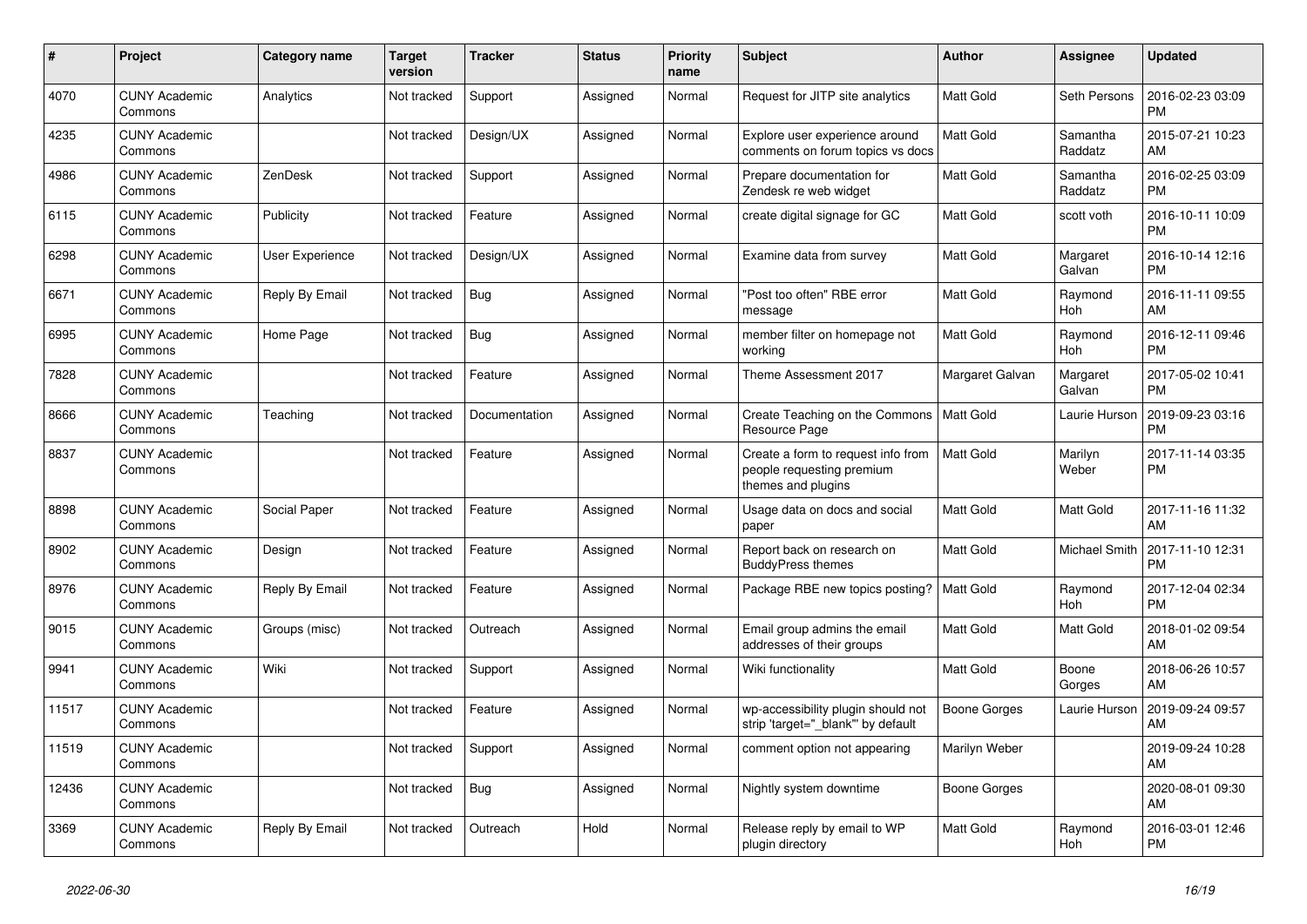| $\#$  | Project                         | <b>Category name</b>       | Target<br>version | <b>Tracker</b> | <b>Status</b>        | Priority<br>name | <b>Subject</b>                                                  | <b>Author</b>           | <b>Assignee</b>     | <b>Updated</b>                |
|-------|---------------------------------|----------------------------|-------------------|----------------|----------------------|------------------|-----------------------------------------------------------------|-------------------------|---------------------|-------------------------------|
| 8991  | <b>CUNY Academic</b><br>Commons | Reply By Email             | Not tracked       | <b>Bug</b>     | Hold                 | Normal           | RBE duplicate email message<br>issue                            | <b>Matt Gold</b>        | Raymond<br>Hoh      | 2018-02-18 08:53<br><b>PM</b> |
| 9060  | <b>CUNY Academic</b><br>Commons | Commons In A Box           | Not tracked       | Bug            | Hold                 | Normal           | Problems with CBox image library<br>upload                      | Lisa Rhody              | Raymond<br>Hoh      | 2018-01-10 03:26<br><b>PM</b> |
| 11848 | <b>CUNY Academic</b><br>Commons |                            | Not tracked       | Support        | Hold                 | Normal           | a Dean of Faculty wants to share<br>a large file                | Marilyn Weber           |                     | 2019-09-24 08:44<br>AM        |
| 13912 | <b>CUNY Academic</b><br>Commons |                            | Not tracked       | Feature        | Hold                 | Low              | posting "missed schedule"                                       | Marilyn Weber           |                     | 2021-02-23 10:46<br>AM        |
| 5317  | <b>CUNY Academic</b><br>Commons | Group Blogs                | Not tracked       | <b>Bug</b>     | Reporter<br>Feedback | Normal           | Notifications of New Post Didn't<br>Come                        | Luke Waltzer            | Samantha<br>Raddatz | 2016-03-21 10:41<br><b>PM</b> |
| 6644  | <b>CUNY Academic</b><br>Commons |                            | Not tracked       | Bug            | Reporter<br>Feedback | High             | White Screen at Login Pge                                       | Luke Waltzer            | Raymond<br>Hoh      | 2016-11-21 10:34<br><b>PM</b> |
| 9515  | <b>CUNY Academic</b><br>Commons | <b>WordPress Plugins</b>   | Not tracked       | Bug            | Reporter<br>Feedback | Normal           | Text to Speech plugin - "More<br>Slowly" checkbox not working   | scott voth              | Boone<br>Gorges     | 2018-06-13 02:26<br><b>PM</b> |
| 9979  | <b>CUNY Academic</b><br>Commons | <b>Email Notifications</b> | Not tracked       | <b>Bug</b>     | Reporter<br>Feedback | Normal           | Reports of slow email activation<br>emails                      | <b>Matt Gold</b>        | Boone<br>Gorges     | 2018-08-29 09:40<br><b>PM</b> |
| 10040 | <b>CUNY Academic</b><br>Commons | WordPress (misc)           | Not tracked       | Bug            | Reporter<br>Feedback | Normal           | User doesn't see full list of themes                            | <b>Matt Gold</b>        | Boone<br>Gorges     | 2018-07-25 10:12<br>AM        |
| 10262 | <b>CUNY Academic</b><br>Commons |                            | Not tracked       | Bug            | Reporter<br>Feedback | Normal           | Newsletter Plugin: Broken Image<br>at Bottom of All Newsletters | Mark Webb               | Raymond<br>Hoh      | 2018-08-30 05:17<br><b>PM</b> |
| 10273 | <b>CUNY Academic</b><br>Commons | Registration               | Not tracked       | Support        | Reporter<br>Feedback | Normal           | users combining CF and campus<br>address                        | Marilyn Weber           |                     | 2019-09-18 10:58<br>AM        |
| 10657 | <b>CUNY Academic</b><br>Commons |                            | Not tracked       | Support        | Reporter<br>Feedback | Normal           | child theme problems                                            | Marilyn Weber           |                     | 2018-11-08 01:19<br><b>PM</b> |
| 10678 | <b>CUNY Academic</b><br>Commons |                            | Not tracked       | Bug            | Reporter<br>Feedback | High             | Newsletter Plugin Not Sending<br><b>Out Newsletters</b>         | Mark Webb               | Boone<br>Gorges     | 2019-09-16 09:38<br><b>PM</b> |
| 10769 | <b>CUNY Academic</b><br>Commons | <b>WordPress Themes</b>    | Not tracked       | Bug            | Reporter<br>Feedback | Normal           | 2011 Theme Sidebar                                              | Mark Webb               |                     | 2018-12-04 04:09<br><b>PM</b> |
| 10982 | <b>CUNY Academic</b><br>Commons | Domain Mapping             | Not tracked       | Support        | Reporter<br>Feedback | Normal           | <b>CNAME</b> question                                           | scott voth              |                     | 2019-01-22 04:29<br><b>PM</b> |
| 11077 | <b>CUNY Academic</b><br>Commons | Events                     | Not tracked       | Feature        | Reporter<br>Feedback | Normal           | Show event category description<br>in event list view           | Raffi<br>Khatchadourian |                     | 2019-02-12 10:38<br><b>PM</b> |
| 11120 | <b>CUNY Academic</b><br>Commons | <b>WordPress Plugins</b>   | Not tracked       | Bug            | Reporter<br>Feedback | Normal           | Events Manager Events Not<br>Showing Up                         | Mark Webb               |                     | 2019-02-27 04:10<br><b>PM</b> |
| 11149 | <b>CUNY Academic</b><br>Commons |                            | Not tracked       | Support        | Reporter<br>Feedback | Normal           | comments getting blocked                                        | Marilyn Weber           | Raymond<br>Hoh      | 2019-03-26 11:40<br>AM        |
| 11386 | CUNY Academic<br>Commons        | WordPress - Media          | Not tracked       | Support        | Reporter<br>Feedback | Normal           | disappearing images                                             | scott voth              | Boone<br>Gorges     | 2019-05-14 10:32<br>AM        |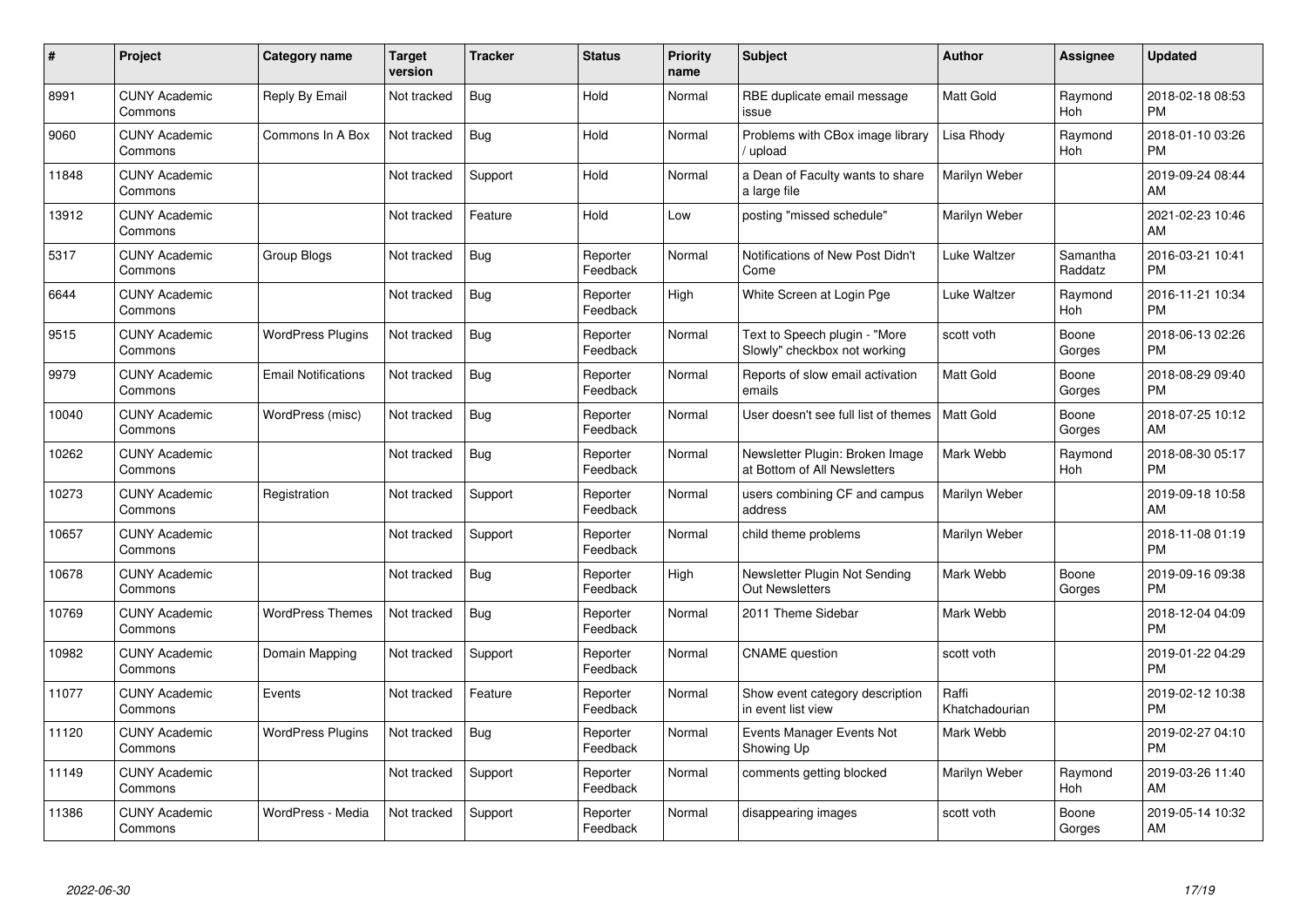| #     | Project                         | <b>Category name</b>      | <b>Target</b><br>version | <b>Tracker</b> | <b>Status</b>        | <b>Priority</b><br>name | <b>Subject</b>                                                                                | <b>Author</b>         | <b>Assignee</b> | <b>Updated</b>                |
|-------|---------------------------------|---------------------------|--------------------------|----------------|----------------------|-------------------------|-----------------------------------------------------------------------------------------------|-----------------------|-----------------|-------------------------------|
| 11415 | <b>CUNY Academic</b><br>Commons | <b>WordPress Plugins</b>  | Not tracked              | <b>Bug</b>     | Reporter<br>Feedback | Normal                  | <b>Blog Subscriptions in Jetpack</b>                                                          | Laurie Hurson         |                 | 2019-05-14 10:34<br>AM        |
| 11449 | <b>CUNY Academic</b><br>Commons | WordPress - Media         | Not tracked              | Support        | Reporter<br>Feedback | Normal                  | Cloning Media Library for JITP<br>from Staging to Production Site                             | <b>Patrick DeDauw</b> | Boone<br>Gorges | 2019-05-13 12:00<br><b>PM</b> |
| 11493 | <b>CUNY Academic</b><br>Commons | Domain Mapping            | Not tracked              | Support        | Reporter<br>Feedback | Normal                  | Domain Mapping Request - Talia<br>Schaffer                                                    | scott voth            | Matt Gold       | 2019-08-06 08:39<br>AM        |
| 11509 | <b>CUNY Academic</b><br>Commons |                           | Not tracked              | Support        | Reporter<br>Feedback | Normal                  | deleted Page causing a Menu<br>problem?                                                       | Marilyn Weber         |                 | 2019-06-04 09:54<br>AM        |
| 11556 | <b>CUNY Academic</b><br>Commons | Courses                   | Not tracked              | <b>Bug</b>     | Reporter<br>Feedback | Normal                  | Instructor name given in course<br>listing                                                    | Tom Harbison          |                 | 2019-06-25 04:12<br><b>PM</b> |
| 11771 | <b>CUNY Academic</b><br>Commons |                           | Not tracked              | Support        | Reporter<br>Feedback | Normal                  | post displays in sections                                                                     | Marilyn Weber         |                 | 2019-08-20 10:34<br>AM        |
| 11787 | <b>CUNY Academic</b><br>Commons |                           | Not tracked              | Support        | Reporter<br>Feedback | Normal                  | automated comments notifications<br>on ZenDesk                                                | Marilyn Weber         |                 | 2019-08-26 06:18<br><b>PM</b> |
| 12004 | <b>CUNY Academic</b><br>Commons |                           | Not tracked              | Support        | Reporter<br>Feedback | Normal                  | Notifications for spam blog<br>comments                                                       | Gina Cherry           | Raymond<br>Hoh  | 2019-11-01 12:05<br><b>PM</b> |
| 12198 | <b>CUNY Academic</b><br>Commons |                           | Not tracked              | Bug            | Reporter<br>Feedback | Normal                  | Duplicate listing in My Sites                                                                 | Tom Harbison          |                 | 2019-12-09 05:50<br><b>PM</b> |
| 12350 | <b>CUNY Academic</b><br>Commons | <b>Blogs (BuddyPress)</b> | Not tracked              | Support        | Reporter<br>Feedback | Normal                  | URL creation problem                                                                          | Marilyn Weber         |                 | 2020-02-03 11:27<br>AM        |
| 12360 | <b>CUNY Academic</b><br>Commons | <b>WordPress Themes</b>   | Not tracked              | Bug            | Reporter<br>Feedback | Normal                  | site just says "DANTE We are<br>currently in maintenance mode,<br>please check back shortly." | Marilyn Weber         |                 | 2020-02-04 12:13<br><b>PM</b> |
| 12484 | <b>CUNY Academic</b><br>Commons |                           | Not tracked              | Support        | Reporter<br>Feedback | Normal                  | Sign up Code for COIL Course<br>starting in March                                             | Laurie Hurson         | Matt Gold       | 2020-03-02 02:26<br><b>PM</b> |
| 12741 | <b>CUNY Academic</b><br>Commons | <b>WordPress Plugins</b>  | Not tracked              | Support        | Reporter<br>Feedback | Normal                  | Tableau Public Viz Block                                                                      | Marilyn Weber         | Raymond<br>Hoh  | 2020-05-12 11:00<br>AM        |
| 13034 | <b>CUNY Academic</b><br>Commons |                           | Not tracked              | Support        | Reporter<br>Feedback | Normal                  | a site is asking people to join the<br>Commons to get a download                              | Marilyn Weber         |                 | 2020-07-12 07:23<br>AM        |
| 13255 | <b>CUNY Academic</b><br>Commons |                           | Not tracked              | Support        | Reporter<br>Feedback | Normal                  | Accessibility problems                                                                        | Marilyn Weber         |                 | 2020-09-01 05:48<br><b>PM</b> |
| 13328 | <b>CUNY Academic</b><br>Commons | Group Forums              | Not tracked              | <b>Bug</b>     | Reporter<br>Feedback | Normal                  | cross-posting in two related<br>groups                                                        | Marilyn Weber         | Raymond<br>Hoh  | 2020-09-15 10:39<br><b>PM</b> |
| 13975 | <b>CUNY Academic</b><br>Commons | Social Paper              | Not tracked              | Support        | Reporter<br>Feedback | Normal                  | can't approve comments on Social<br>Paper paper                                               | Marilyn Weber         |                 | 2021-02-12 09:33<br>AM        |
| 14074 | <b>CUNY Academic</b><br>Commons | WordPress (misc)          | Not tracked              | Support        | Reporter<br>Feedback | Normal                  | page password protection problem   Marilyn Weber                                              |                       |                 | 2021-03-02 11:03<br>AM        |
| 14398 | <b>CUNY Academic</b><br>Commons |                           | Not tracked              | Support        | Reporter<br>Feedback | Normal                  | Events plug-in notification problem   Marilyn Weber                                           |                       |                 | 2021-05-11 11:21<br>AM        |